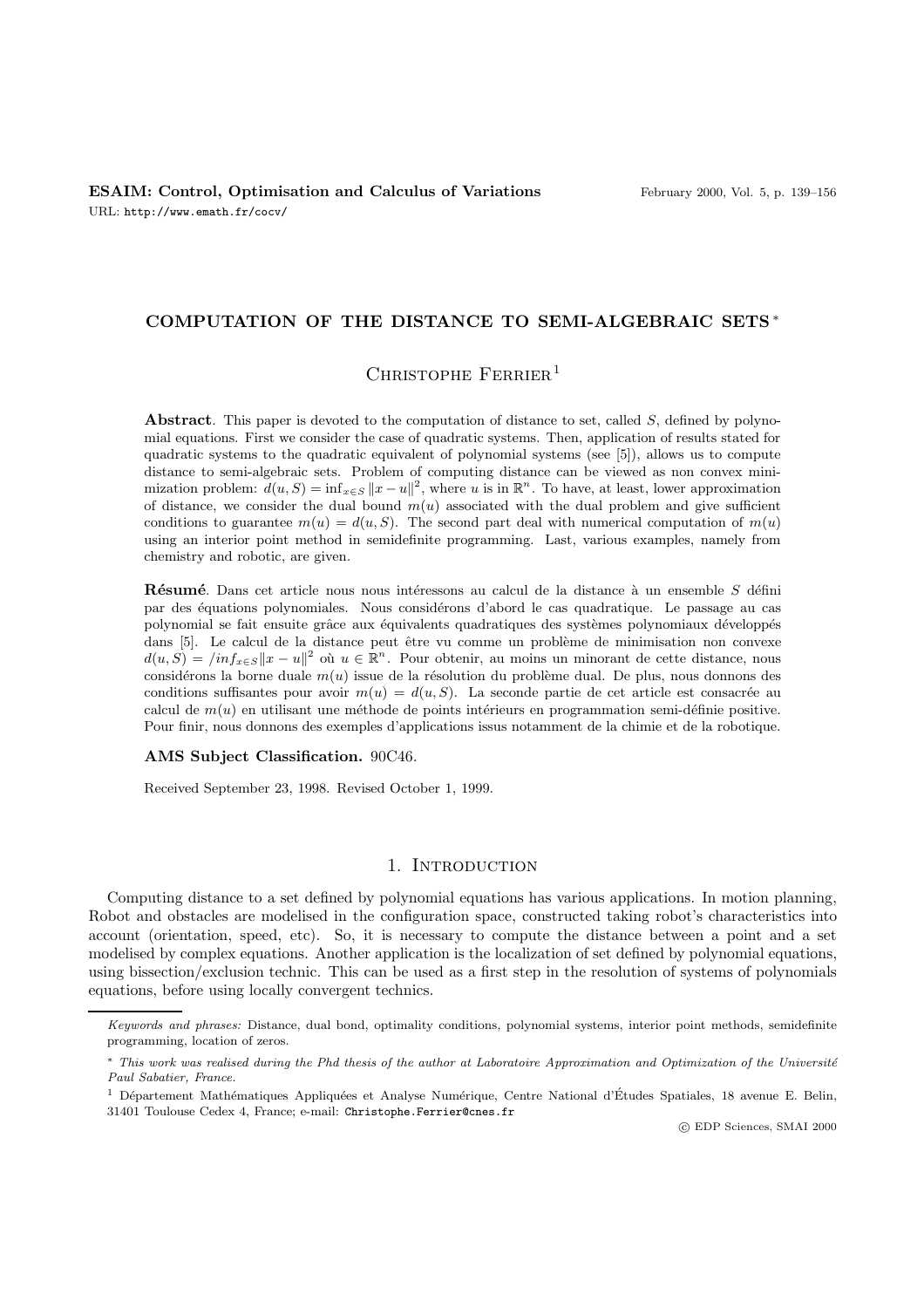First, we will present a method which computes the distance between fixed point  $u \in \mathbb{R}^n$  and set S defined by quadratic equations:

$$
S = \{x \in \mathbb{R}^n \mid f_i(x) = 0, 1 \le i \le p, \ g_i(x) \le 0, p + 1 \le i \le p + q\}.
$$

Where

$$
f_i(x) = x^T A_i x + b_i^T x + c_i, \ 1 \le i \le p, g_i(x) = x^T A_i x + b_i^T x + c_i, \ p + 1 \le i \le p + q,
$$

with  $A_i$  real symmetric matrices,  $b_i \in \mathbb{R}^n$  and  $c_i \in \mathbb{R}$ . In order to compute the distance we consider the optimization problem:

$$
\mathcal{P}\left\{\begin{array}{l}\n\inf \|x - u\|^2 = d(u, S) \\
x \in S.\n\end{array}\right.
$$
\n(1.1)

Since there is no assumption on  $S$ , it may be non-convex, non-connected and unbounded. Thus this problem is, in general, hard to solve. That's why we consider its dual:

$$
m(u) = \sup_{(\lambda,\mu)\in\mathbb{R}^p\times\mathbb{R}_+^q} \inf_{x\in\mathbb{R}^n} \left\{ ||x-u||^2 + \sum_{i=1}^p \lambda_i f_i(x) + \sum_{i=p+1}^{p+q} \mu_i g_i(x) \right\}.
$$

We always have:

$$
d(u, S) \ge m(u) \ge 0.
$$

A simple calculus gives that  $h(\lambda, \mu) = \inf_{x \in \mathbb{R}^n} {\|x - u\|^2} + \sum_{i=1}^p \lambda_i f_i(x) + \sum_{i=p+1}^{p+q} \mu_i g_i(x) {\}$  is a concave function in  $(\lambda, \mu)$ . So the dual problem is the maximization of concave function. By the way, it is easier to solve than the original problem. The price to pay is the possible difference between  $d(u, S)$  and  $m(u)$ , called the *duality* gap.

One can show that the dual problem can be written as:

$$
m(u)=\sup_{(\lambda,\mu)\in\bar{\Omega}}h(\lambda,\mu,u),
$$

where

$$
\bar{\Omega} = \left\{ (\lambda, \mu) \in \mathbb{R}^p \times \mathbb{R}^q_+, I + \sum_{i=1}^p \lambda_i A_i + \sum_{i=p+1}^{p+q} \mu_i A_i, \text{ positive semi-definite} \right\}.
$$

Moreover h is  $C^2$  on the interior of  $\overline{\Omega}$ :

$$
\Omega = \left\{ (\lambda, \mu) \in \mathbb{R}^p \times \mathbb{R}^q_+, I + \sum_{i=1}^p \lambda_i A_i + \sum_{i=p+1}^q \mu_i A_i, \text{ positive definite} \right\}.
$$

Then we give an explicit formulae for  $h(\cdot, u)$ , its gradient and its Hessian on  $\Omega$ . The formula for the gradient allows a low cost computation.

It is easy to see that  $\overline{\Omega}$  is convex. Then the dual problem is the maximization of concave function over convex set of semidefinite matrices. We show that this problem can be efficiently solved by interior point method. One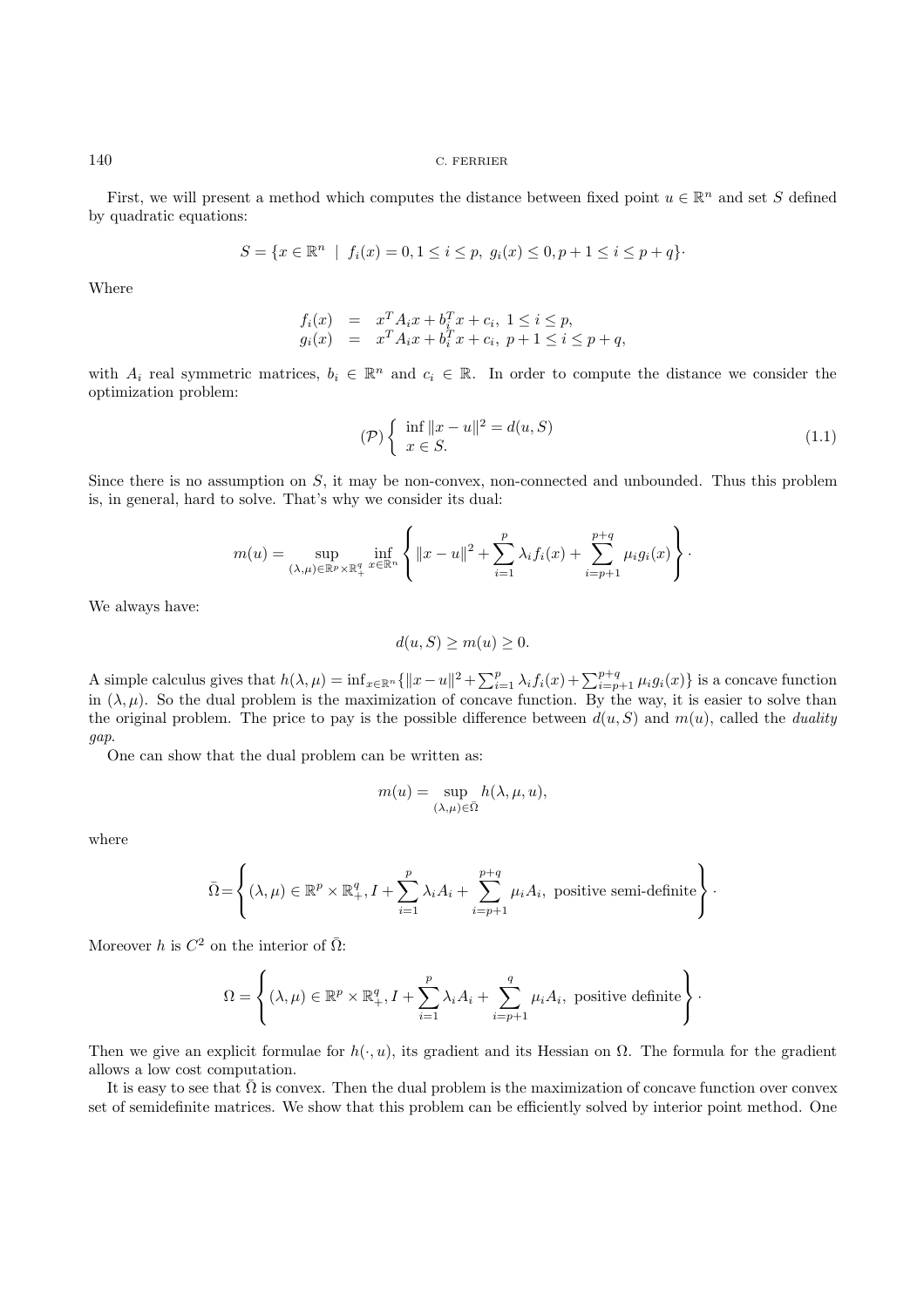main advantage of such methods is avoiding, as far as possible, instability problems, which arise when the boundary of  $\overline{\Omega}$  is approached.

One key question is when does  $d(u, S) = m(u)$ ? We establish the following theorem:

**Theorem 1.1.** Let  $u \in \mathbb{R}^n$  such that  $h(\cdot, u)$  reaches its maximum at a point  $(\lambda, \mu)$  in  $\Omega \cap \mathbb{R}^p \times \mathbb{R}^q_+$ . We have: •  $h(\cdot, u)$  is differentiable in  $(\lambda, \mu)$  and

$$
-\nabla_{\lambda}h(\lambda,\mu,u) = (f_1(x(\lambda,\mu,u)),\ldots,f_p(x(\lambda,\mu,u)))^T = 0_{\mathbb{R}^p},
$$
  
\n
$$
-\frac{\partial}{\partial\mu_i}h(\lambda,\mu,u) = g_i(x(\lambda,\mu,u)) \le 0, \text{ if } \mu_i = 0,
$$
  
\n
$$
-\frac{\partial}{\partial\mu_i}h(\lambda,\mu,u) = g_i(x(\lambda,\mu,u)) = 0, \text{ if } \mu_i > 0,
$$
  
\n•  $m^*(u) = ||x(\lambda,\mu,u) - u||^2 = \min_{x \in S} ||x - u||^2,$ 

Where  $x(\lambda, \mu, u)$  is the minimizer of the Lagrangian.

One interesting fact is that hypothesis of the above theorem can be numerically checked. Also note that, when this hypothesis is true, we have the global optimum of the non-convex problem  $(\mathcal{P})$ . That is, we have the distance between a point  $u$  and  $S$  and the point of  $S$  where it is reached.

We then obtain other useful properties on the dual bound  $m^*(u)$ , namely:

## **Proposition 1.2.**

$$
m^*(u) = 0 \iff u \in S.
$$

When the set  $S$  is only defined by equalities we have stability result:

**Theorem 1.3.** Let  $u \in \mathbb{R}^n$  such that  $h(\cdot, u)$  reach its maximum in a point  $\lambda \in \Omega \cap \mathbb{R}^p$ . If S is regular in  $x(\lambda, u)$ , that is, if the gradient  $\nabla f_i(x(\lambda, u))$  are linearly independent, then  $m^*$  is continuously differentiable on a neighborhood of u.

Last, all those results stated for the quadratic case can be applied to the polynomial one, by the way of the quadratic equivalent system of polynomial system (see [5] which is devoted to the symbolic construction of such equivalent system in order to have the best dual bound for the quadratic equivalent system). So we are able to compute, at least, one minimizer of the distance to a set defined by polynomial equations. We give such examples in Section 4.2.

# 2. Dual problem

As we said above, in order to compute the distance, we consider the optimization problem:

$$
(Q_u) \begin{cases} \inf_{x} ||x - u||^2 = d(u, S)^2 \\ x^T A_i x + b_i^T x + c_i = 0, 1 \le i \le p \\ x^T A_i x + b_i^T x + c_i \le 0, p + 1 \le i \le p + q \\ x \in \mathbb{R}^n. \end{cases}
$$

As the function  $\|.\,-\,u\|^2$  is coercive and by the Weistrass theorem,  $\mathcal{Q}_u$  always has, at least, one solution. But due to non-convexity, this problem is hard to solve directly. So we will consider the dual problem. First we state some definitions and notations.

#### 2.1. **Definitions and notations**

#### **Definition 2.1.** Let:

• Lagrangian of  $\mathcal{Q}_u$ :

$$
\mathcal{L}: \mathbb{R}^n \times \mathbb{R}^p \times \mathbb{R}^q \times \mathbb{R}^n \longrightarrow \mathbb{R}
$$
  
\n
$$
(x, \lambda, \mu, u) \longrightarrow \mathcal{L}(x, \lambda, \mu, u) = \|x - u\|^2 + \sum_{i=1}^p \lambda_i f_i(x)
$$
  
\n
$$
+ \sum_{i=p+1}^{p+q} \mu_i g_i(x)
$$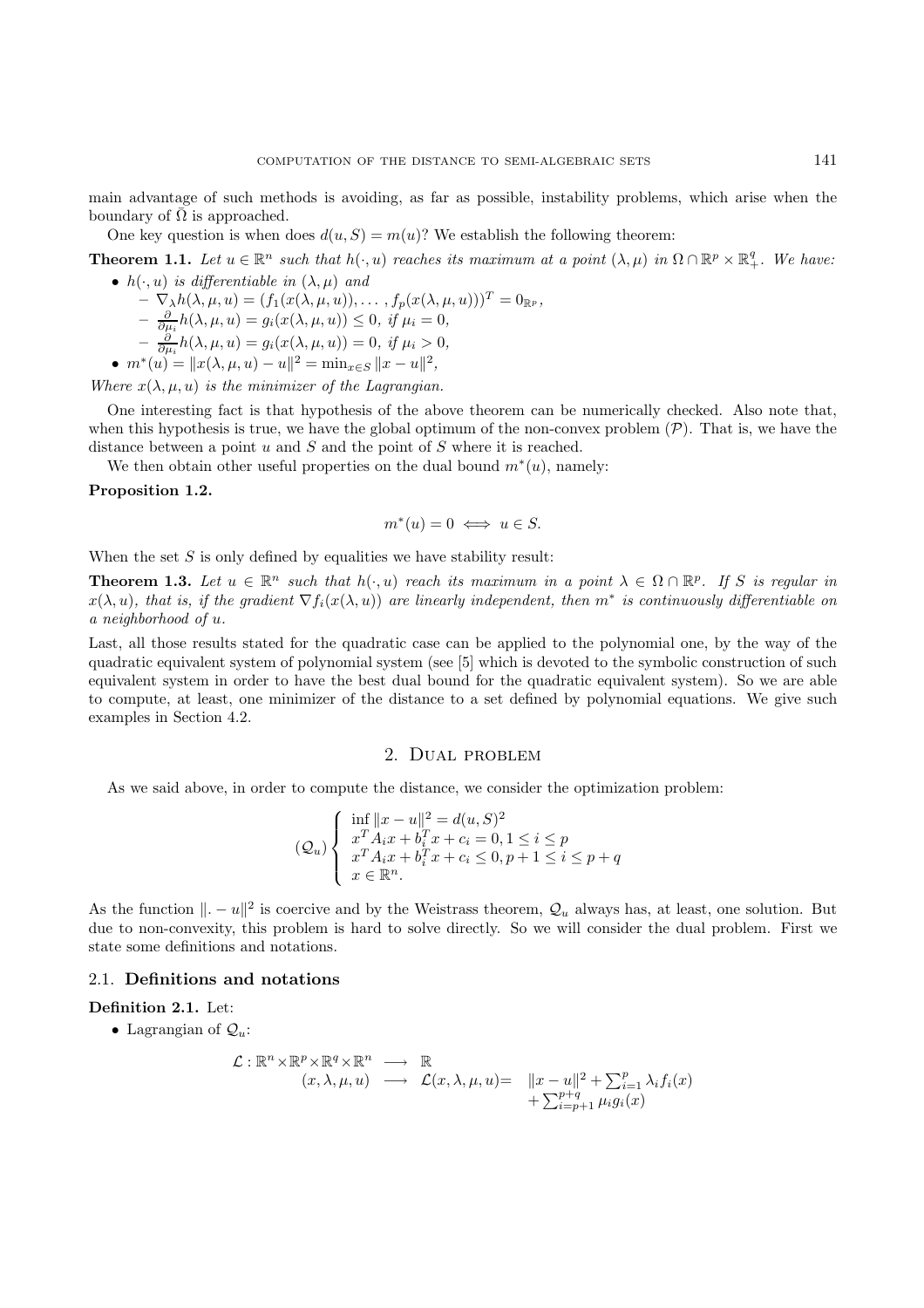$\bullet$  h:

$$
h: \mathbb{R}^p \times \mathbb{R}^q \times \mathbb{R}^n \longrightarrow \mathbb{R} \cup \{-\infty\}
$$
  

$$
(\lambda, \mu, u) \longrightarrow h(\lambda, \mu, u) = \inf_{x \in \mathbb{R}^n} \mathcal{L}(x, \lambda, \mu, u)
$$

•  $m^*$ :

$$
m^* : \mathbb{R}^n \longrightarrow \mathbb{R}^n
$$
  

$$
u \longrightarrow m^*(u) = \sup_{(\lambda,\mu) \in \mathbb{R}^p \times \mathbb{R}^q_+} h(\lambda,\mu,u)
$$

The dual problem of  $\mathcal{Q}_u$  is the calculus of  $m(u)$ . We need some notations:

• 
$$
\mathcal{A}(\lambda, \mu) = I + \sum_{i=1}^{p} \lambda_i A_i + \sum_{i=p+1}^{p+q} \mu_i A_i;
$$
  
\n•  $\mathcal{B}(\lambda, \mu, u) = -2u + \sum_{i=1}^{p} \lambda_i b_i + \sum_{i=p+1}^{p+q} \mu_i b_i;$   
\n•  $\mathcal{C}(\lambda, \mu, u) = ||u||^2 + \sum_{i=1}^{p} \lambda_i c_i + \sum_{i=p+1}^{p+q} \mu_i c_i.$ 

With those notations, Lagrangian becomes:

$$
\mathcal{L}(x,\lambda,\mu,u) = x^T \mathcal{A}(\lambda,\mu)x + \mathcal{B}(\lambda,\mu,u)^T x + \mathcal{C}(\lambda,\mu,u).
$$

Let

$$
\Omega = \{ (\lambda, \mu) \in \mathbb{R}^p \times \mathbb{R}^q, \mathcal{A}(\lambda, \mu) \text{ positive definite} \}
$$

and

$$
\overline{\Omega}_{+} = \{(\lambda, \mu) \in \mathbb{R}^{p} \times \mathbb{R}_{+}^{q}, \mathcal{A}(\lambda, \mu) \text{ positive semi-definite}\}.
$$

**Remark 2.2.**  $\Omega$  et  $\overline{\Omega}_+$  are always non-empty. This is due to the fact that  $\Omega$  always contains a neighborhood of origin.

We are now able to study the dual problem.

# 2.2. **Properties of the dual bound**

First let us give explicit formulae for  $h$ , its gradient and its Hessian.

**Proposition 2.3.** For all  $(\lambda, \mu) \in \Omega$ ,

$$
x(\lambda, \mu, u) = -\frac{1}{2} \mathcal{A}(\lambda, \mu)^{-1} \mathcal{B}(\lambda, \mu, u)
$$

is unique minimum of  $\mathcal{L}(.,\lambda,\mu,u)$ . Then we have:

$$
h(\lambda, \mu, u) = -\frac{1}{4} \mathcal{B}(\lambda, \mu, u)^T \mathcal{A}(\lambda, \mu)^{-1} \mathcal{B}(\lambda, \mu, u) + \mathcal{C}(\lambda, \mu, u).
$$

*Proof.* For all couple  $(x, u)$  the function  $\mathcal{L}(x, \lambda, \mu, u)$ , from  $\Omega$  to  $\mathbb{R}$ , is strictly convex and coercive. This imply existence and uniqueness of  $x(\lambda, \mu, u)$ . Moreover,  $\mathcal{L}(x, \lambda, \mu, u)$  reaches its minimum at  $x(\lambda, \mu, u)$  if and only if  $\nabla_x \mathcal{L}(x(\lambda, \mu, u), \lambda, \mu, u) = 0$ . But

$$
\nabla_x \mathcal{L}(x(\lambda, \mu, u), \lambda, \mu, u) = 2\mathcal{A}(\lambda, \mu)x(\lambda, \mu, u) + \mathcal{B}(\lambda, \mu, u)
$$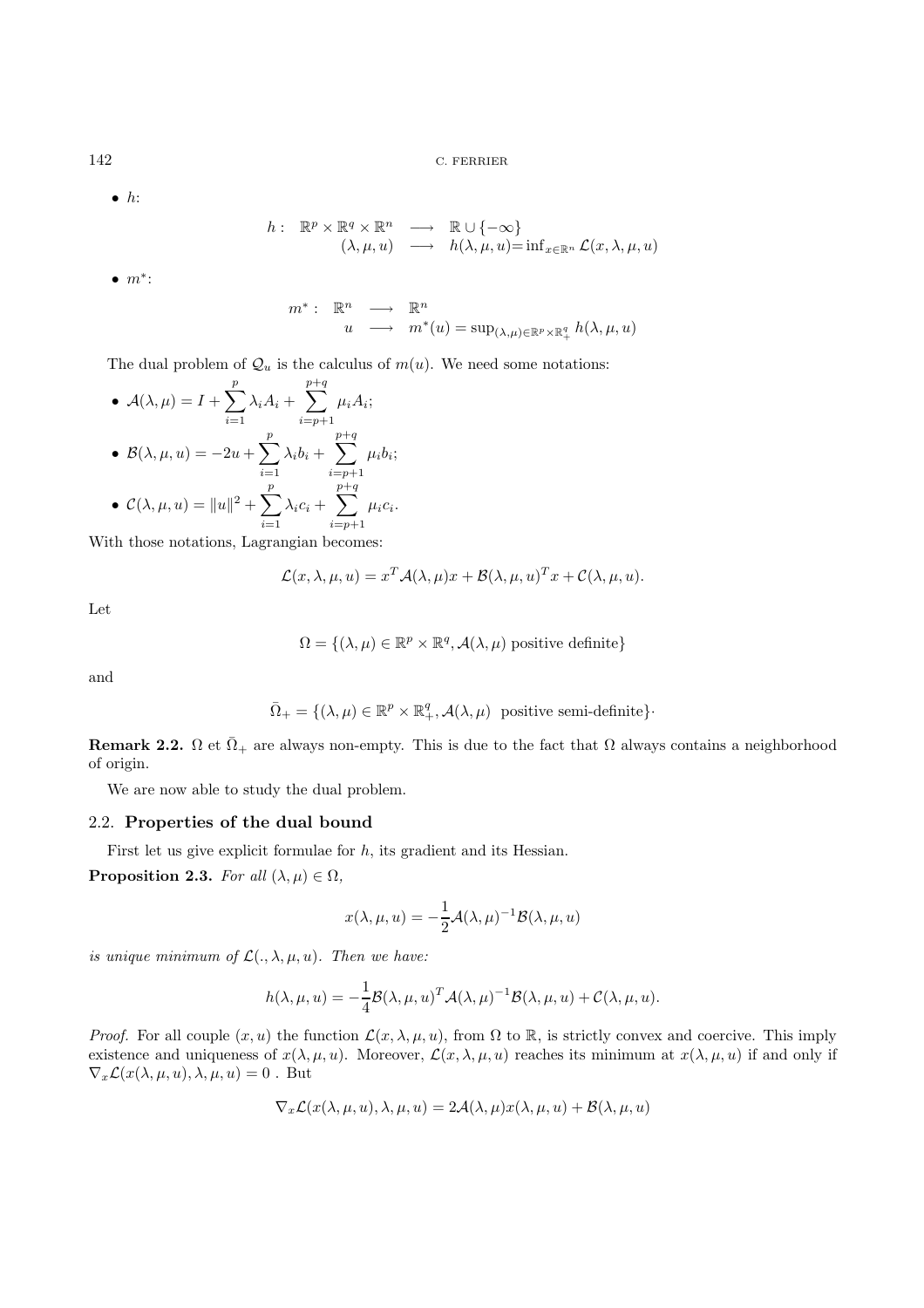hence:

$$
x(\lambda, \mu, u) = -\frac{1}{2} \mathcal{A}(\lambda, \mu)^{-1} \mathcal{B}(\lambda, \mu, u).
$$
 (2.1)

So:

$$
h(\lambda, \mu, u) = \mathcal{L}(x(\lambda, \mu, u), \lambda, \mu, u). \tag{2.2}
$$

Replacing  $(2.1)$  in  $(2.2)$  we obtain:

$$
h(\lambda, \mu, u) = -\frac{1}{4} \mathcal{B}(\lambda, \mu, u)^T \mathcal{A}(\lambda, \mu)^{-1} \mathcal{B}(\lambda, \mu, u) + \mathcal{C}(\lambda, \mu, u).
$$

As the partial derivative of h, with respect to  $\lambda$  or to  $\mu$ , has the same expression, we will write, in the next proposition,  $\xi_i = \lambda_i$  if  $1 \leq i \leq p$  and  $\xi_i = \mu_i$  if  $p + 1 \leq i \leq p + q$ .

**Proposition 2.4.** h is twice continuously differentiable on  $\Omega$  and

$$
\frac{\partial h(\lambda,\mu,u)}{\partial \xi_i} = \frac{1}{4} \mathcal{B}(\lambda,\mu,u)^T \mathcal{A}(\lambda,\mu)^{-1} A_i \mathcal{A}(\lambda,\mu)^{-1} \mathcal{B}(\lambda,\mu,u) \n- \frac{1}{2} \mathcal{B}(\lambda,\mu,u)^T \mathcal{A}(\lambda,\mu)^{-1} \mathcal{B}_i + c_i, \quad 1 \le i \le p+q \n\partial^2 h(\lambda,\mu,u) \qquad 1_{\mathcal{B}(\lambda,\mu)} \mathcal{F}(\lambda,\mu)^{-1} \mathcal{A}(\lambda,\mu)^{-1} \mathcal{A}(\lambda,\mu)^{-1} \mathcal{B}(\lambda,\mu)^{-1} \mathcal{B}(\lambda,\mu) \qquad (2.3)
$$

$$
\frac{\partial^2 h(\lambda, \mu, u)}{\partial \xi_i \partial \xi_j} = -\frac{1}{2} \mathcal{B}(\lambda, \mu, u)^T \mathcal{A}(\lambda, \mu)^{-1} A_j \mathcal{A}(\lambda, \mu)^{-1} A_i \mathcal{A}(\lambda, \mu)^{-1} \mathcal{B}(\lambda, \mu, u)
$$

$$
+ \frac{1}{2} \mathcal{B}(\lambda, \mu, u)^T \mathcal{A}(\lambda, \mu)^{-1} A_j \mathcal{A}(\lambda, \mu)^{-1} b_i - \frac{1}{2} b_i^T \mathcal{A}(\lambda, \mu)^{-1} b_j
$$

$$
+ \frac{1}{2} \mathcal{B}(\lambda, \mu, u)^T \mathcal{A}(\lambda, \mu)^{-1} A_i \mathcal{A}(\lambda, \mu)^{-1} b_j, \quad 1 \le i, j \le p+q.
$$
\n(2.4)

Proof. Straightforward by chain rule.

Let us state some main properties of the function  $h$ .

**Proposition 2.5.** Let  $\delta\Omega$  be the boundary of  $\Omega$ ,  $\delta\Omega = \overline{\Omega} \setminus \Omega$ 

(i) For all  $(\lambda, \mu) \notin \overline{\Omega}$  we have:

$$
h(\lambda,\mu,u) = -\infty.
$$

(ii) For all  $(\lambda, \mu) \in \delta\Omega$ :

$$
h(\lambda, \mu, u) > -\infty
$$
 if and only if  $\mathcal{B}(\lambda, \mu, u)$  is orthogonal to  $Ker\mathcal{A}(\lambda, \mu)$ .

(iii) For all  $(\lambda, \mu) \in \delta\Omega$  such that  $\mathcal{B}(\lambda, \mu, u)$  is orthogonal to  $Ker\mathcal{A}(\lambda, \mu)$  we have:

$$
h(\lambda,\mu,u) = -\frac{1}{4}\Pi_{Im}(\mathcal{B}(\lambda,\mu,u))^T \mathcal{A}_{Im}(\lambda,\mu)^{-1} \Pi_{Im}(\mathcal{B}(\lambda,\mu,u)) + \mathcal{C}(\lambda,\mu,u).
$$

Where  $\Pi_{Im}$  is the orthogonal projection on  $Im A(\lambda, \mu)$ .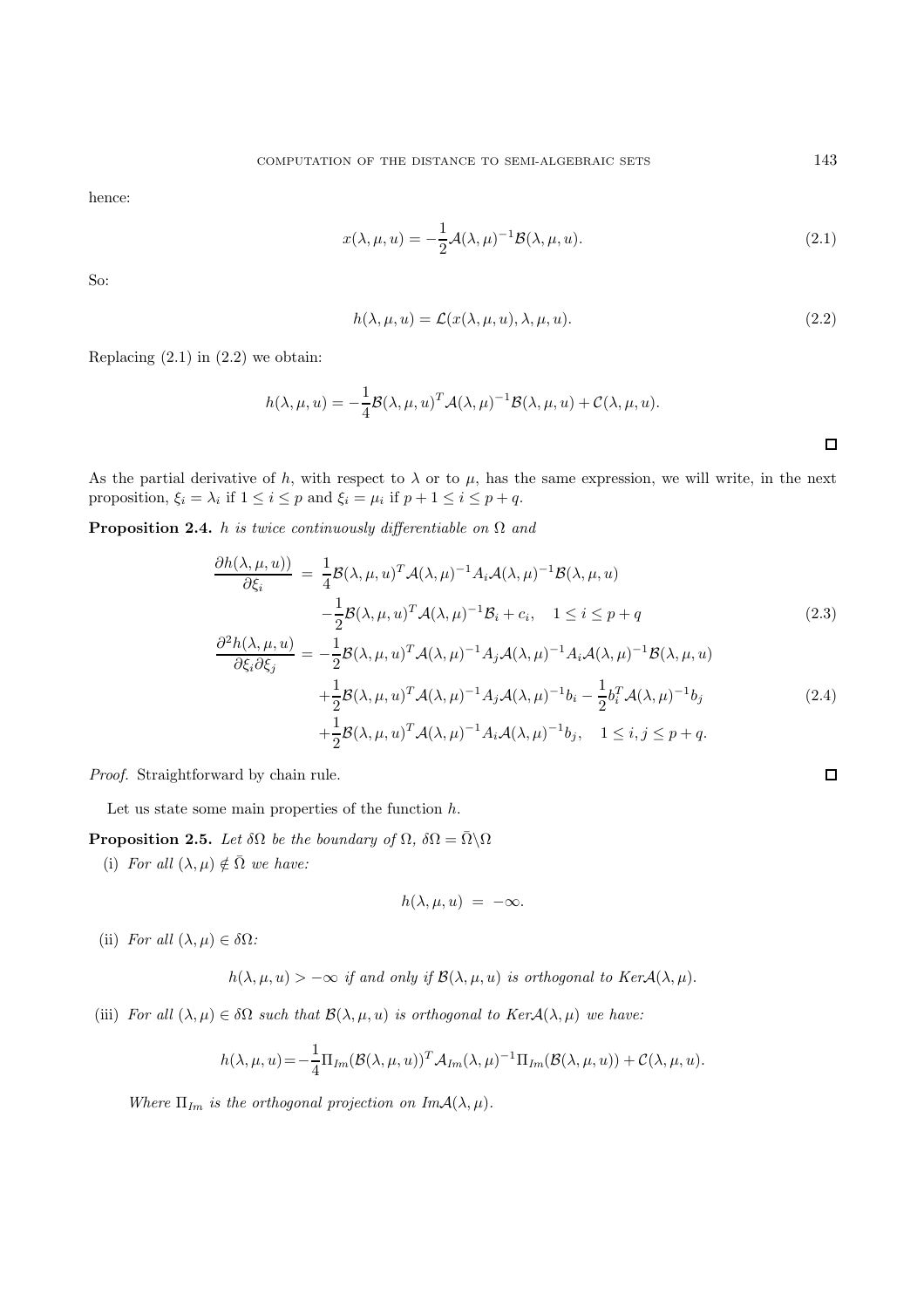*Proof.* (i) Suppose  $A(\lambda, \mu)$  is not positive semi-definite. By definition there exists, at least, one negative eigenvalue  $\nu$  of  $\mathcal{A}(\lambda,\mu)$  and write  $v_{\nu}$  the associated eigenvector. So we have:

$$
\mathcal{L}(\alpha v_{\mu}, \lambda, \mu, u) = (\alpha v_{\nu})^T \mathcal{A}(\lambda, \mu) (\alpha v_{\nu}) + \mathcal{B}(\lambda, \mu, u)^T (\alpha v_{\mu}) + \mathcal{C}(\lambda, \mu, u).
$$

Then  $\mathcal{L}(\alpha v_{\mu}, \lambda, \mu, u) \rightarrow -\infty$  when  $\alpha \rightarrow \infty$ . So

$$
\inf_{x \in \mathbb{R}^n} \mathcal{L}(x, \lambda, \mu, u) = -\infty.
$$

(ii) We have  $h(\lambda, \mu, u) = \inf_{x \in \mathbb{R}^n} \mathcal{L}(x, \lambda, \mu, u)$ . For all  $x \in \mathbb{R}^n$ , there exists unique vector  $x_{\text{Im}}$  in  $\text{Im} \mathcal{A}(\lambda, \mu)$ and unique vector  $x_K$  in Ker $\mathcal{A}(\lambda, \mu)$ , such that  $x = x_{Im} + x_K$ , so:

$$
h(\lambda, \mu, u) = \inf_{x \in \mathbb{R}^n} \{ (x_{\text{Im}} + x_{\text{K}})^T \mathcal{A}(\lambda, \mu)(x_{\text{Im}} + x_{\text{K}}) + \mathcal{B}(\lambda, \mu, u)^T (x_{\text{Im}} + x_{\text{K}}) + \mathcal{C}(\lambda, \mu, u) \}
$$
  
= 
$$
\inf_{x \in \mathbb{R}^n} \{ x_{\text{Im}}^T \mathcal{A}(\lambda, \mu) x_{\text{Im}} + 2x_{\text{Im}}^T \mathcal{A}(\lambda, \mu) x_{\text{K}} + x_{\text{K}}^T \mathcal{A}(\lambda, \mu) x_{\text{K}} + \mathcal{B}(\lambda, \mu, u)^T x_{\text{Im}} + \mathcal{B}(\lambda, \mu, u)^T x_{\text{K}} \} + \mathcal{C}(\lambda, \mu, u)
$$
  
= 
$$
\inf_{x \in \mathbb{R}^n} \{ x_{\text{Im}}^T \mathcal{A}(\lambda, \mu) x_{\text{Im}} + \mathcal{B}(\lambda, \mu, u)^T x_{\text{Im}} + \mathcal{B}(\lambda, \mu, u)^T x_{\text{K}} \} + \mathcal{C}(\lambda, \mu, u)
$$

then

$$
h(\lambda, \mu, u) = \inf_{x_{\text{Im}} \in \text{Im}\mathcal{A}(\lambda, \mu)} \{x_{\text{Im}}^T \mathcal{A}_{\text{Im}}(\lambda, \mu)x_{\text{Im}} + \mathcal{B}(\lambda, \mu, u)^T x_{\text{Im}}\} + \mathcal{C}(\lambda, \mu, u) + \inf_{x_{\text{K}} \in \text{Ker}\mathcal{A}(\lambda, \mu)} \{\mathcal{B}(\lambda, \mu, u)^T x_{\text{K}}\}.
$$

But  $\inf_{x_K \in \text{Ker} \mathcal{A}(\lambda,\mu)} \{ \mathcal{B}(\lambda,\mu, u)^T x_K \}$  takes the value 0 when  $\mathcal{B}(\lambda,\mu, u)$  belongs to the kernel Ker $\mathcal{A}(\lambda,\mu)^\perp$ and  $-\infty$  in other cases. Proposition follows, since  $\mathcal{A}_{\text{Im}}(\lambda,\mu)$  is positive definite.

 $(iii)$  We have:

$$
h(\lambda, \mu, u) = \inf_{x \in \text{Im} \mathcal{A}(\lambda, \mu)} \{x^T \mathcal{A}_{\text{Im}}(\lambda, \mu)x + \Pi_{\text{Im}} \mathcal{B}(\lambda, \mu, u)^T x + \mathcal{C}(\lambda, \mu, u)\}
$$

and  $\mathcal{A}_{Im}(\lambda, \mu)$  is positive definite, as we have shown in *(ii)*. By Proposition 2.3, we have:

$$
x(\lambda, \mu, u) = -\frac{1}{2} \mathcal{A}_{\text{Im}}(\lambda, \mu)^{-1} \Pi_{\text{Im}} \mathcal{B}(\lambda, \mu, u)
$$

formulae for  $h(\lambda, \mu, u)$  follows.

**Remark 2.6.** Above propositions show that  $h(\cdot, u)$  is concave function, twice differentiable on interior of its domain  $\overline{\Omega}$ . Moreover, in the non-degenerate case,  $h(\cdot, u)$  takes finite value at only few points of the boundary of its domain and we always know feasible point. So, computation of its maximum seems to be an easy task:  $h(\cdot, u)$  is quite a barrier function. However, the matrix  $\mathcal{A}(\lambda, \mu)$  becomes ill-conditioned near and on the boundary points of  $\Omega$  were  $h(\cdot, u)$  takes finite value. So the computation of the maximum of the function  $h(\cdot, u)$  requires some refinements.

Now we can state the following theorem, which can be related to the one of [8] (Th. XII.2.3.4) even if, here, there is no assumption on the boundedness of the optimisation domain:

**Theorem 2.7.** Let  $u \in \mathbb{R}^n$  such that  $h(\cdot, u)$  reaches its maximum at point  $(\lambda, \mu)$  in  $\Omega \cap \mathbb{R}^p \times \mathbb{R}^q_+$ . We have:

- $h(\cdot, u)$  is differentiable in  $(\lambda, \mu)$  and
	- $\nabla_{\lambda} h(\lambda, \mu, u) = (f_1(x(\lambda, \mu, u)), \ldots, f_p(x(\lambda, \mu, u)))^T = 0_{\mathbb{R}^p},$
	- $-\frac{\partial}{\partial \mu_i}h(\lambda,\mu,u)=g_i(x(\lambda,\mu,u))\leq 0, \text{ if } \mu_i=0,$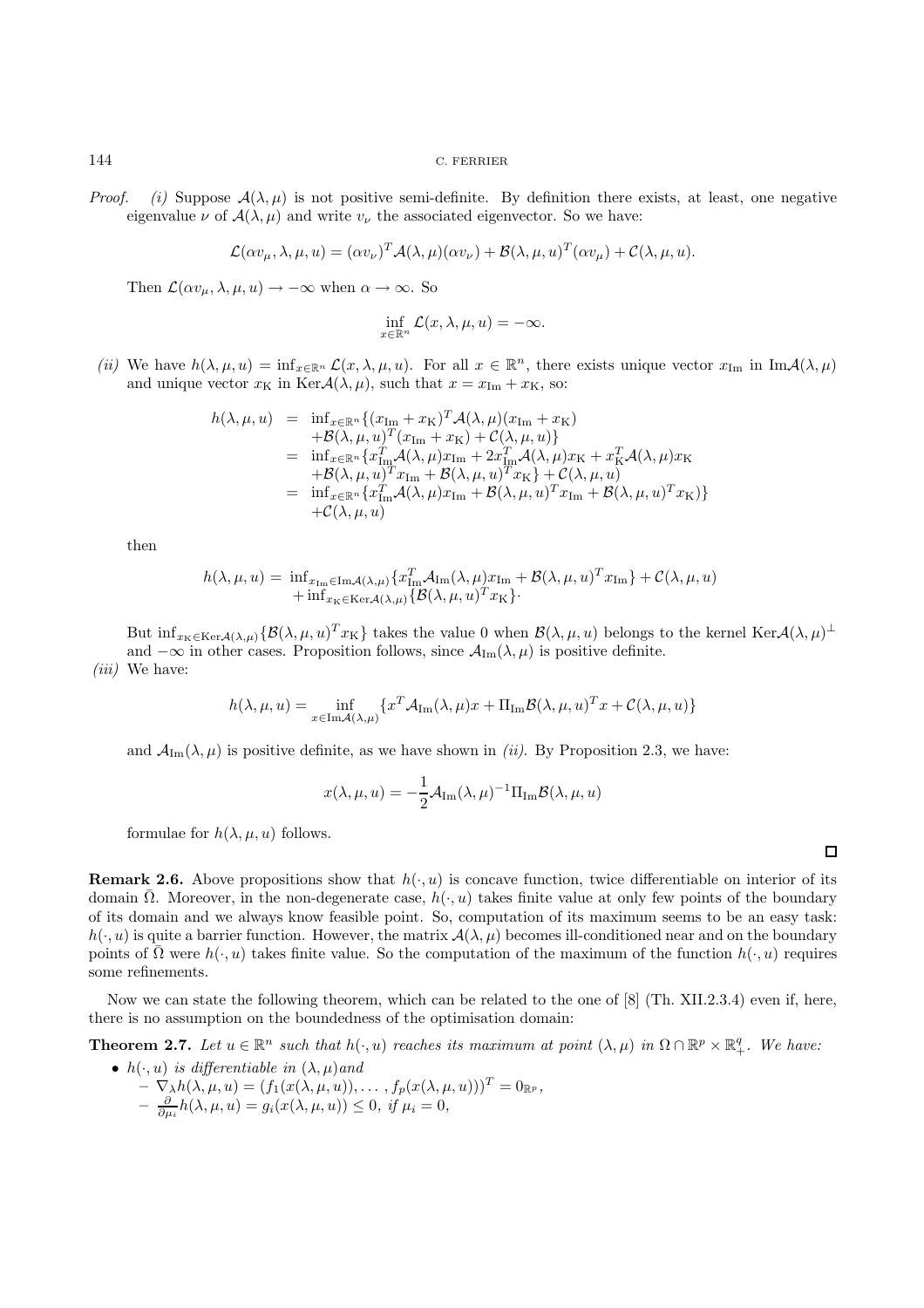$$
- \frac{\partial}{\partial \mu_i} h(\lambda, \mu, u) = g_i(x(\lambda, \mu), u) = 0, \text{ if } \mu_i > 0, \n\bullet m^*(u) = \|x(\lambda, \mu, u) - u\|^2 = \min_{x \in S} \|x - u\|^2,
$$

where  $x(\lambda, \mu, u)$  is the minimizer of the Lagrangian.

Proof. As  $\lambda_0$  belongs to  $\Omega$ ,  $\nabla^2 \mathcal{L}(x, \lambda_0, \mu, u)$  is positive definite and so invertible. As  $x_0$  minimize  $\mathcal{L}(x, \lambda_0, \mu, u)$ , we have  $\nabla \mathcal{L}(x_0, \lambda_0, \mu_0, u) = 0$ . By the implicit function theorem, there exist neighborhood  $\mathcal{V}(\lambda_0, \mu_0)$  of  $(\lambda_0, \mu_0)$ , neighborhood  $V(x_0)$  of  $x_0$  and an unique continuously differentiable function X, from  $V(\lambda_0, \mu_0)$  to  $V(x_0)$ , such that:

$$
\nabla_x \mathcal{L}(X(\lambda, \mu), \lambda, \mu, u) = 0, \forall (\lambda, \mu) \in \mathcal{V}(\lambda_0, \mu_0). \tag{2.5}
$$

The positive definiteness of  $\nabla^2 \mathcal{L}(x, \lambda_0, \mu, u)$  imply also that  $\mathcal{L}(x, \lambda_0, \mu, u)$  is strictly convex in x. So,  $\forall (\lambda, \mu) \in$  $\mathcal{V}(\lambda_0, \mu_0)$ ,  $X(\lambda, \mu)$  is the unique minimizer of  $\mathcal{L}(x, \lambda, \mu, u)$ . By the way:

$$
h(\lambda, \mu, u) = \mathcal{L}(X(\lambda, \mu), \lambda, \mu, u). \tag{2.6}
$$

So differentiability of  $X(\lambda, \mu)$  and (2.6) imply differentiability of  $h(\lambda, \mu, u)$  on  $\mathcal{V}(\lambda_0, \mu_0)$ . By the chain rule, we have:

$$
\nabla_{(\lambda,\mu)}h(\lambda,\mu,u) = \nabla_x \mathcal{L}(X(\lambda,\mu),\lambda,\mu,u).\nabla_x X(\lambda,\mu) + \nabla_{(\lambda,\mu)} \mathcal{L}(X(\lambda,\mu),\lambda,\mu,u).
$$
\n(2.7)

According to (2.5, 2.7) becomes:

$$
\nabla_{(\lambda,\mu)}h(\lambda,\mu,u) = (f_1(X(\lambda,\mu),\ldots,f_p(X(\lambda,\mu),g_{p+1}(X(\lambda,\mu),\ldots,g_{p+q}(X(\lambda,\mu)))^T. \tag{2.8}
$$

By hypothesis  $h(\cdot, u)$  reaches its maximum in  $(\lambda_0, \mu_0)$ , so (2.8) imply:

$$
f_i(X(\lambda_0, \mu_0)) = 0, \t 1 \le i \le p,g_j(X(\lambda_0, \mu_0)) = 0, \text{ if } \mu_{0j} \neq 0g_j(X(\lambda_0, \mu_0)) < 0, \text{ if } \mu_{0j} = 0, \t p+1 \le j \le p+q.
$$

This proves that  $X(\lambda_0, \mu_0)$  belongs to S. On the other hand,  $m^*(u) \leq \inf_{x \in S} ||x - u||^2$ , but we have  $m^*(u) = \mathcal{L}(X(\lambda_0, \mu_0), \lambda_0, \mu_0, u) = ||X(\lambda_0, \mu_0) - u||^2$ . So  $m^*(u) = \inf_{x \in S} ||x - u||^2$ .  $\mathcal{L}(X(\lambda_0, \mu_0), \lambda_0, \mu_0, u) = ||X(\lambda_0, \mu_0) - u||^2$ . So  $m^*(u) = \inf_{x \in S} ||x - u||^2$ .

Another property of the dual bound is the characterization of the set S:

#### **Proposition 2.8.**

$$
m^*(u) = 0 \iff u \in S.
$$

*Proof.* First let us show that  $u \in S$  imply  $m^*(u) = 0$ . We have

$$
0 \le m^*(u) \le \inf_{x \in S} ||x - u||^2.
$$

But, if  $u \in S$  then  $\inf_{x \in S} ||x - u||^2 = 0$ , so  $m^*(u) = 0$ .

Suppose now  $m^*(u) = 0$ . We have

$$
m^*(u) = \sup_{(\lambda,\mu)\in\bar{\Omega}} h(\lambda,\mu,u)
$$
  

$$
h(0,0,u) = 0.
$$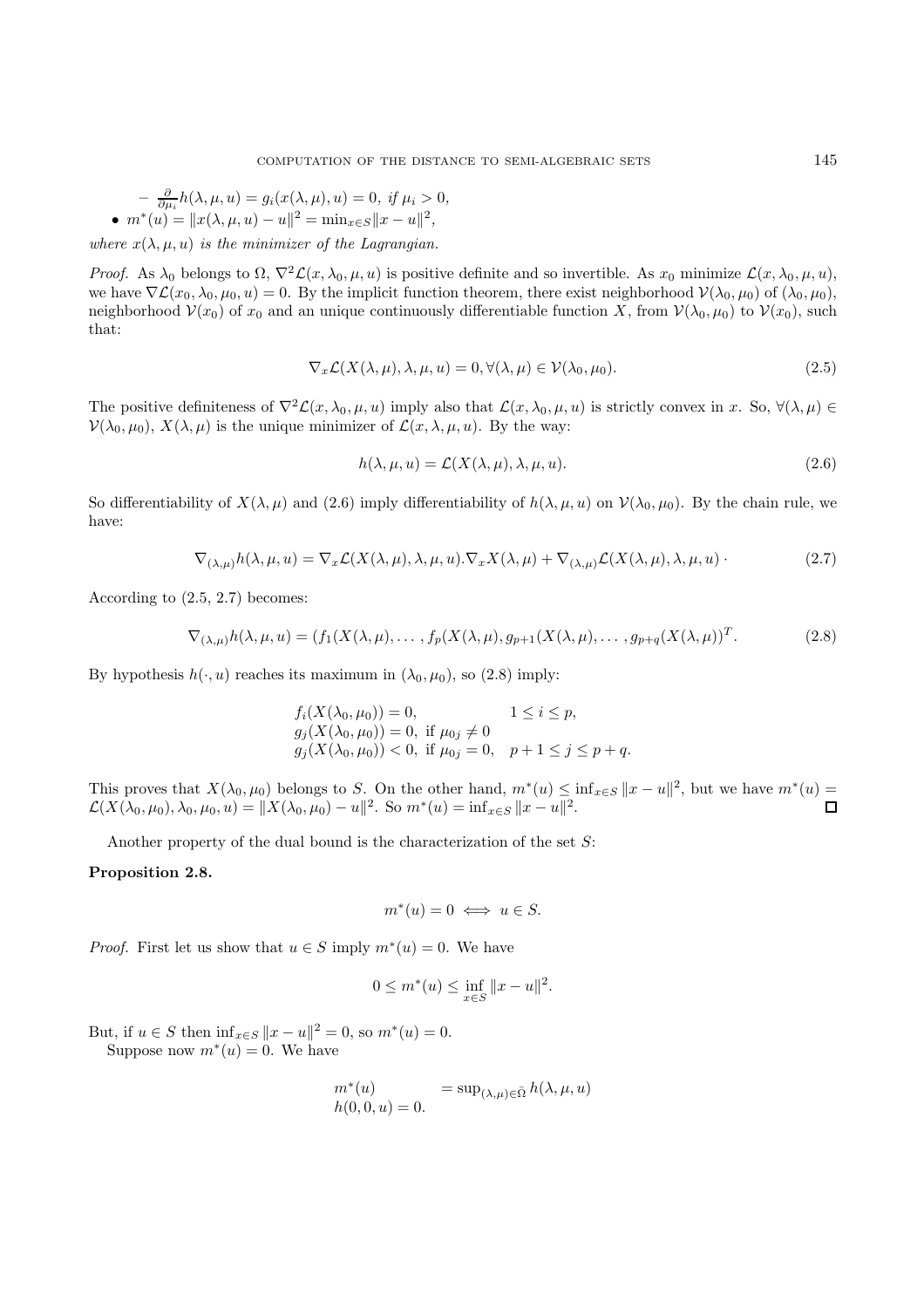So the supremum of  $h(.,.,u)$  is reached at  $(0,0)$ . Now  $(0,0)$  belongs to  $\Omega$ , therefore, hypothesis of Theorem 1.1 are verified. If we note that  $x(0, 0, u) = u$ , then Theorem 1.1 gives:

$$
f_i(u) = 0, \quad 1 \le i \le p, g_j(u) < 0, \quad p+1 \le j \le p+q.
$$

So  $u \in S$ .

When the set  $S$  is only defined by equalities we have the next stability result:

**Theorem 2.9.** Let  $u \in \mathbb{R}^n$  such that  $h(\cdot, u)$  reaches its maximum at a point  $\lambda \in \Omega \cap \mathbb{R}^p$ . If S is regular in  $x(\lambda, u)$ , that is, if the gradients  $\nabla f_i(x(\lambda, u))$  are linearly independent, then  $m^*$  is continuously differentiable in a neighborhood of u.

*Proof.* We write  $f(x)$  for  $(f_1(x),..., f_p(x))^T$ . By hypothesis  $\lambda_0 \in \Omega$ , so:

- $\mathcal{L}(\cdot, \lambda_0, u_0)$  has an unique minimizer  $x(\lambda_0, u_0) = x_{\circ};$
- $\nabla_x \mathcal{L}(x_\circ, \lambda_0, u_0) = 0;$
- $\nabla_{x,x}^2 \mathcal{L}(x_\circ, \lambda_0, u_0)$  is definite positive.

By the way, we can apply the implicit function theorem to:

$$
(x, \lambda, u) \longrightarrow \nabla_x \mathcal{L}(x, \lambda, u),
$$

at point  $(x_0, \lambda_0, u_0)$ . So, there exist neighborhoods  $\mathcal{V}'(\lambda_0, u_0)$ ,  $\mathcal{V}'(x_0)$  and an unique continuous function X :  $\mathcal{V}'(\lambda_0, u_0) \to \mathcal{V}'(x_0)$  satisfying:

$$
X(\lambda_0, u_0) = x_o \text{ and } \nabla_x \mathcal{L}(X(\lambda, u), \lambda, u) = 0.
$$
\n(2.9)

Moreover, X is  $C^1$  on  $\mathcal{V}'(\lambda_0, u_0)$  and its gradients are:

$$
\nabla_{\lambda} X(\lambda, u) = \left[ \nabla_{x,x}^2 \mathcal{L}(x(\lambda_0, u_0), \lambda_0, u_0) \right]^{-1} \nabla f(x(\lambda_0, u_0)),
$$
  
\n
$$
\nabla_u X(\lambda, u) = 2 \left[ \nabla_{x,x}^2 \mathcal{L}(x(\lambda_0, u_0), \lambda_0, u_0) \right]^{-1}.
$$

By the strict convexity of  $\mathcal{L}(x, \lambda, u)$  in x and with the help of (2.9),  $X(\lambda, u)$  is the unique minimizer of  $\mathcal{L}(x, \lambda, u)$ for all  $(\lambda, u)$  in  $\mathcal{V}'(\lambda_0, u_0)$ .

Now  $X(\lambda, u)$  is differentiable, therefore we obtain:

$$
\nabla_{\lambda}h(\lambda, u) = \nabla_{(\lambda, u)}\mathcal{L}(x(\lambda, u), \lambda, u) = (f_1(x), \dots, f_p(x))_{x(\lambda, u)}^T,
$$
\n
$$
\nabla_u h(\lambda, u) = -2(x - u).
$$
\n(2.10)

By hypothesis,  $h(\cdot, u_0)$  is maximal at  $\lambda_0$ , so (2.10) gives:

$$
\nabla_{\lambda}h(\lambda_0, u_0) = (f_1(x(\lambda_0, u_0)), \dots, f_p(x(\lambda_0, u_0))) = 0_{\mathbb{R}^p}.
$$
\n(2.11)

The functions  $f_i$  are differentiables. So, by the chain rule in  $(2.11)$ , h is twice differentiable and its Hessian at point  $(\lambda_0, u_0)$  is:

$$
\nabla^2_{\lambda,\lambda} h(\lambda_0, u_0) = (\nabla f(x(\lambda_0, u_0)))^T \nabla_\lambda x(\lambda_0, u_0)
$$
  
= 
$$
\nabla f(x(\lambda_0, u_0))^T [\nabla^2_{x,x} \mathcal{L}(x(\lambda_0, u_0), \lambda_0, u_0)]^{-1} \nabla f(x(\lambda_0, u_0)).
$$

Now we supposed  $\nabla f_i(x)$  linearly independent, therefore  $\nabla f(x(\lambda_0, u_0))$  has p rank. Moreover,  $[\nabla_{x,x}^2 \mathcal{L}(x(\lambda_0, u_0))]$  $u_0$ ,  $\lambda_0$ ,  $u_0$ ]<sup>-1</sup> is definite positive. Combining both precedent fact and by a classical result of linear algebra,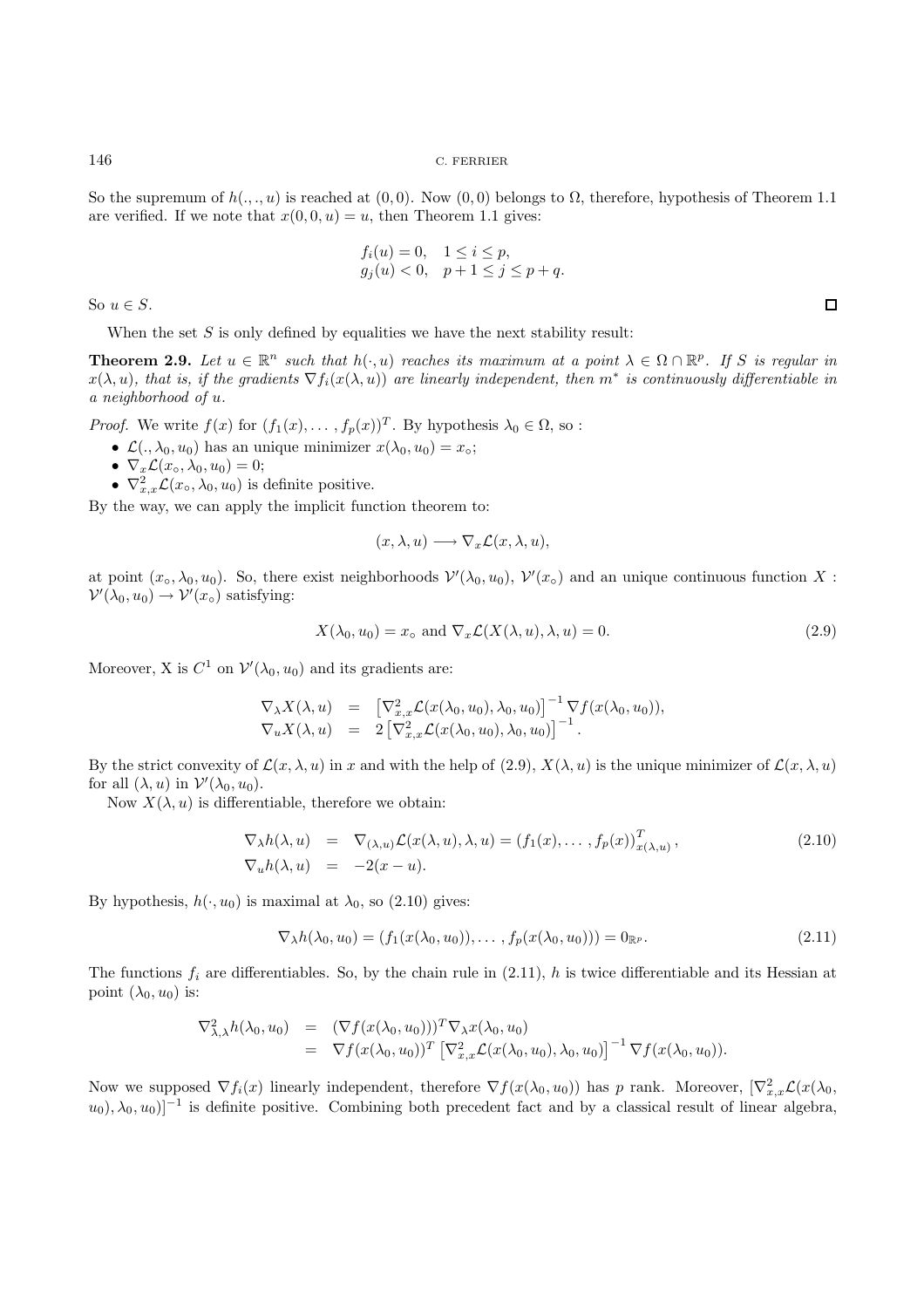we have that  $\nabla^2_{\lambda,\lambda}h(\lambda_0, u_0)$  is also definite positive and so invertible. So, we can apply the implicit function theorem to:

$$
(\lambda, u) \longrightarrow \nabla_{\lambda} h(\lambda, u)
$$

at  $(\lambda_0, u_0)$ . There exists neighborhood  $\mathcal{V}''(u_0)$  of  $u_0$ , neighborhood  $\mathcal{V}''(\lambda_0)$  of  $\lambda_0$  and an unique function  $\Gamma$ ,  $C^1$ from  $V''(u_0)$  to  $V''(\lambda_0)$ , such that:

$$
i) \ \lambda_0 = \Gamma(u_0),
$$

 $ii) \ \forall u \in \mathcal{V}'''(u_0) \ \nabla_{\lambda} h(\Gamma(u), u) = 0.$ 

So, as for all  $u \in \mathcal{V}''(u_0), h(\cdot, u)$  is concave, differentiable at  $\Gamma(u)$  and its differential at  $\Gamma(u)$  is zero,  $h(\cdot, u)$ reaches its maximum at  $\Gamma(u)$  and so

$$
m^*(u) = h(\Gamma(u), u).
$$

By the way  $m^*$  is  $C^1$  on a neighborhood of  $u_0$ .

In conclusion:

- 1. As we saw in Remark 2.6, computation of h is numerically tractable.
- 2. In all cases calculus of  $m(u)$  gives a lower bound on the distance.
- 3. sufficient condition for zero duality gap is numerically checked. When this condition is fullfilled we have the global optimum of non-convex problem  $(Q_u)$ , that is the distance to set S.

The first item answer to the question "do the calculus of  $m(u)$  possible?", the second and the third answer to the question "is it interesting?". However, as we approach the boundary of  $\Omega$ , matrix A becomes more and more ill-conditioned, accordingly, the computation of  $h$  becomes more and more unstable. So, in the numerical process, it is important to stay, as long as possible, far from this boundary. That's why we choose interior point method to lead this computation.

## 3. Computation of the dual bound

As we saw in the above section, stability problems arise in the computation of h when the boundary of  $\Omega$  is approached. As avoiding the boundary of the feasible domain is one main feature of the interior point method, we use it to solve our problem. Principle of such method is rather old, see Fiacco and McCormick's book in 1968 [6]. Recent development of such method started with the work of Karmarkar [11] for linear problems. For the non-linear convex case see work of Sonnevend [15]. It is still an active research field see Jarre [9, 10], Alizadeh [1] and monograph of Nesterov and Nemirovsky [13]. In addition our problem constraints are of type LMI (Linear Matrix Inequality) see [3, 7, 16, 18]. So they can be handle by special barrier function  $\ln \det(X)$ , which can be called "the principal actor" of such optimization problem, see [13].

## 3.1. **Barrier function**

Let P defined from  $\Omega_+ = \{(\lambda, \mu) \in \Omega, \mu > 0\}$ , to R:

$$
P: \quad \Omega_+ \longrightarrow \mathbb{R}
$$
  
\n
$$
(\lambda, \mu) \longrightarrow P(\lambda) = \ln \det(\mathcal{A}(\lambda, \mu)) + \sum_{i=p+1}^{p+q} \ln(\mu_i)
$$
\n(3.1)

**Proposition 3.1.** Function P is concave. If matrices  $A_i$  are linearly independent, P is strictly concave.

*Proof.* Function  $\sum_{i=p+1}^{p+q} \ln(\mu_i)$  is strictly concave as sum of strictly concave functions. It is well known that A  $\rightarrow$  ln det(A) is also strictly concave over the cone of semi-definite matrix. As  $(\lambda, \mu) \rightarrow \mathcal{A}(\lambda, \mu)$  is affine,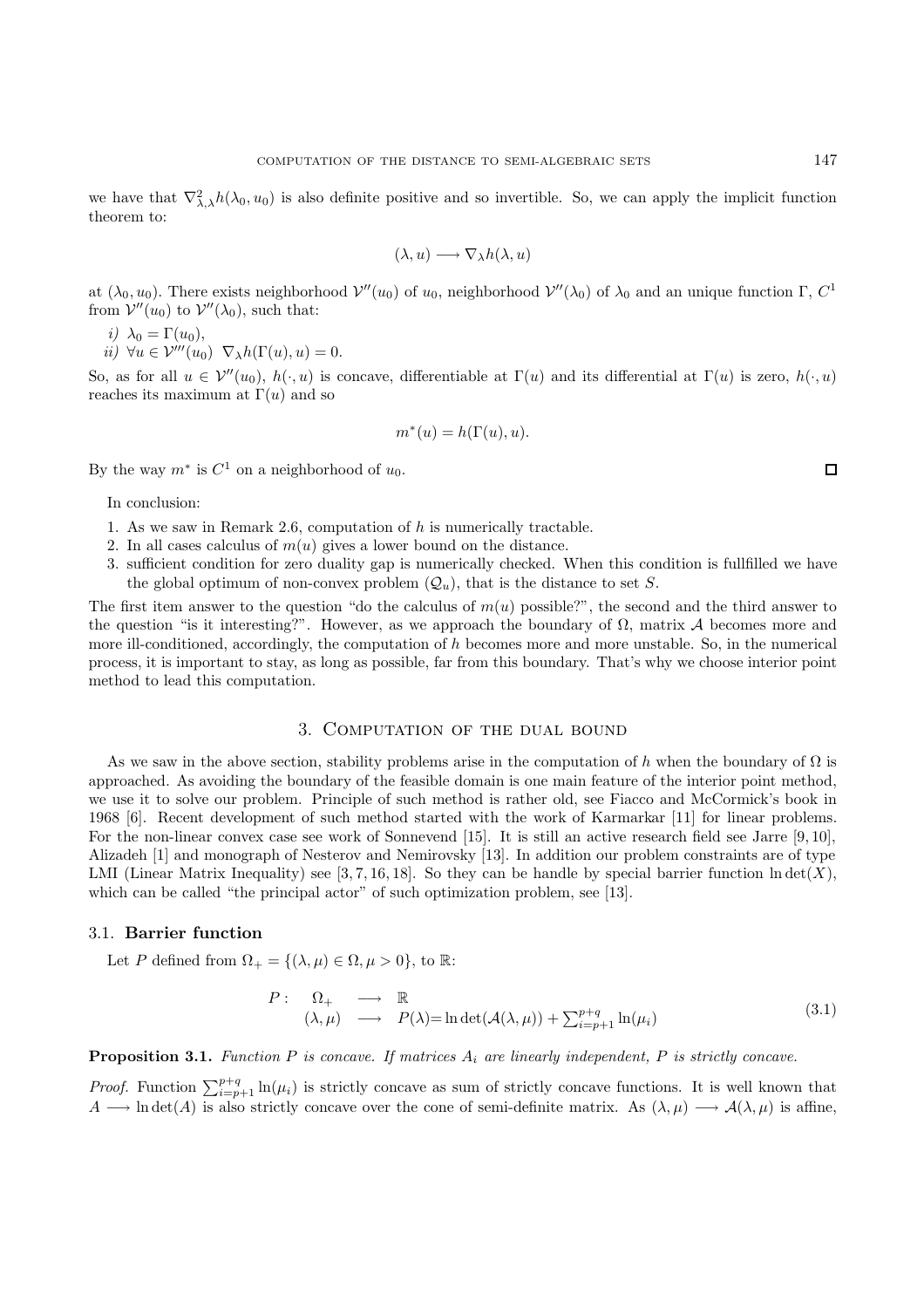$\ln \det(A(\lambda, \mu))$  is concave. Moreover, as ln det is strictly concave, we have the next equivalence: P is not strictly concave if and only if there exists distinct point  $(\lambda, \mu)$  and  $(\lambda', \mu')$  in  $\Omega_+$ , such that:

$$
\mathcal{A}(\lambda,\mu) = \mathcal{A}(\lambda',\mu')\tag{3.2}
$$

 $\Box$ 

which imply linear dependence of matrices  $A_i$ ,  $1 \leq i \leq p+q$ .

**Proposition 3.2.** We have:

- (i)  $\lim_{(\lambda,\mu)\to(\bar{\lambda},\bar{\mu})\in\bar{\Omega}_+\setminus\Omega_+} P(\lambda,\mu) = -\infty$ ,
- (ii) P is twice continuously differentiable on  $\Omega_{+}$ , its gradient and Hessian are:

$$
\frac{\partial P}{\partial \lambda_i}(\lambda, \mu) = \text{trace}(\mathcal{A}(\lambda, \mu)^{-1} A_i),
$$
\n
$$
\frac{\partial P}{\partial \mu_i}(\lambda, \mu) = \text{trace}(\mathcal{A}(\lambda, \mu)^{-1} A_i) + \frac{1}{\mu_i},
$$
\n
$$
\frac{\partial^2 P}{\partial \lambda_i \partial \lambda_j}(\lambda, \mu) = -\text{trace}(\mathcal{A}(\lambda, \mu)^{-1} A_j \mathcal{A}(\lambda, \mu)^{-1} A_i),
$$
\n
$$
\frac{\partial^2 P}{\partial \lambda_i \partial \mu_j}(\lambda, \mu) = -\text{trace}(\mathcal{A}(\lambda, \mu)^{-1} A_j \mathcal{A}(\lambda, \mu)^{-1} A_i),
$$
\n
$$
\frac{\partial^2 P}{\partial \mu_i \partial \mu_j}(\lambda, \mu) = -\text{trace}(\mathcal{A}(\lambda, \mu)^{-1} A_j \mathcal{A}(\lambda, \mu)^{-1} A_i) + \delta_{i,j} \frac{1}{\mu_i},
$$

where

$$
\delta_{i,j} = \begin{cases} 1 \text{ if } i = j, \\ 0 \text{ otherwise.} \end{cases}
$$

*Proof.* First assertion is obvious and the second rely on the twice differentiability of  $B \to \text{Indet}(B)$  over the space of real symmetric definite positive matrices.  $\Box$ 

**Definition 3.3.** Let G be the penalized function:

$$
G: \Omega_+ \times \mathbb{R}_+ \times \mathbb{R}^n \longrightarrow \mathbb{R}^n
$$
  

$$
(\lambda, \mu, u, \alpha) \longrightarrow G(\lambda, \mu, u, \alpha) = h(\lambda, \mu, u) + \alpha P(\lambda, \mu)
$$
  
(3.3)

Due to properties on h and  $P$ ,  $G$  is twice continuously differentiable and we have explicit formulae for its derivatives.

**Proposition 3.4.** If  $\overline{\Omega}$  is bounded and non-empty. For all  $\alpha > 0$  function  $G(., \alpha)$  attains its maximum in  $\Omega_+$ , at an unique point and

$$
\alpha \longrightarrow (\lambda(\alpha), \mu(\alpha)) = \operatorname{argmax}_{(\lambda,\mu) \in \bar{\Omega}_+} G(\lambda, \mu, \alpha)
$$

is  $C^1$ .

*Proof.* Let  $\alpha > 0$  and  $(\lambda_k, \mu_k) \in \overline{\Omega}_+$  such that

$$
G(\lambda_k, \mu_k, \alpha) \to \sup_{(\lambda,\mu) \in \overline{\Omega}_+} G(\lambda, \mu, \alpha).
$$

For  $\beta > 0$  great enough, there exists a compact set K such that  $(\lambda_k, \mu_k) \in \mathcal{K} \subset \overline{\Omega}_+$ , this is due to the fact that the boundary of  $\Omega_+$  is compact and  $G(., \alpha)$  goes to  $-\infty$  when one approaches the boundary. So, sequence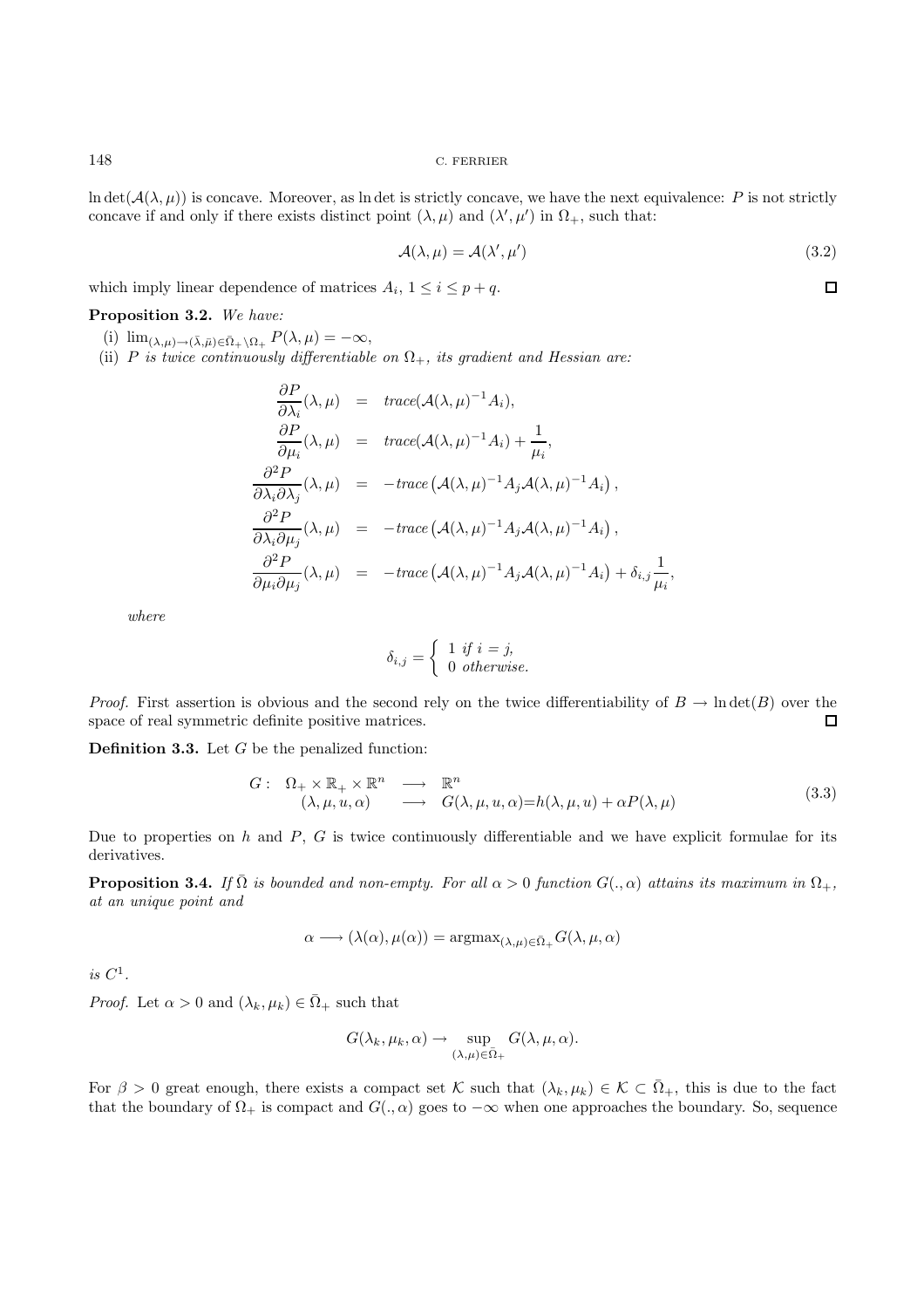$(\lambda_k, \mu_k)$  have cluster points  $(\lambda_\infty, \mu_\infty)$ . As the function  $G(., \alpha)$  is upper semi-continuous, for all cluster point, we have:

$$
G(\lambda_{\infty}, \mu_{\infty}, \alpha) = \sup_{(\lambda, \mu) \in \bar{\Omega}_{+}} G(\lambda, \mu, \alpha).
$$

But as  $\overline{\Omega}_+$  is a non-empty bounded set, matrices  $A_i$ ,  $1 \leq i \leq p+q$ , are linearly independent. Suppose to the contrary that there exists  $(\lambda, \mu)$  such that

$$
\sum_{i=1}^{p} \lambda_i A_i + \sum_{j=p+1}^{p+q} \mu_j A_j = 0.
$$
 (3.4)

Then, for all  $(\lambda', \mu') \in \Omega_+$  and for all  $\gamma \in \mathbb{R}$ , (3.4) imply

$$
A_0 + \sum_{i=1}^p (\lambda'_i + \gamma \lambda_i) A_i + \sum_{j=p+1}^{p+q} (\mu'_j + \gamma \mu_j) A_j = A_0 + \sum_{i=1}^p \lambda'_i A_i + \sum_{j=p+1}^{p+q} \mu' A_j.
$$
 (3.5)

Now, the second member matrix is, by assumption, positive semi-definite, therefore, for all  $\gamma \in \mathbb{R}$ ,  $(\lambda' + \gamma \lambda, \mu' + \gamma \lambda')$  $\gamma\mu$ )  $\in \Omega_+$ . Which contradict the boundedness of  $\overline{\Omega}_+$ .

So by Proposition 3.1 P is strictly concave and as h is concave,  $G(.,\alpha)$  is also strictly concave over  $\Omega_+$ . Hence, the maximum of the function  $G(., \alpha)$  is reached at an unique point and all the cluster points are equal. Moreover, strict concavity of  $G(., \alpha)$  imply invertibility of its Hessian matrix. So, implicit function theorem can be applied to:

$$
(\lambda, \mu, \alpha) \to \nabla G(\lambda, \mu, \alpha)
$$

at point  $(\lambda_{\infty}, \mu_{\infty})$ . So, there exists neighborhoods  $\mathcal{V}(\alpha)$ ,  $\mathcal{V}(\lambda_{\infty}, \mu_{\infty})$  and unique application  $(\lambda(\alpha), \mu(\alpha))$ ,  $C^{1}$ from  $\mathcal{V}(\alpha)$  to  $\mathcal{V}(\lambda_{\infty}, \mu_{\infty})$ , such that:

$$
G(\lambda(\alpha), \mu(\alpha), \alpha) = G(\lambda_{\infty}, \mu_{\infty}, \alpha).
$$

So, for all  $\alpha' \in \mathcal{V}(\alpha)$ , we have:

$$
\nabla G(\lambda(\alpha'), \mu(\alpha'), \alpha') = 0 \tag{3.6}
$$

But together with the strict concavity of the function  $G(.,\alpha'), (3.6)$  imply that  $G(.,\alpha')$  is maximal at  $(\lambda(\alpha'),\mu(\alpha'))$ and this maximum is unique. So the function

$$
\alpha \longrightarrow (\lambda(\alpha), \mu(\alpha)) = \operatorname{argmax}_{(\lambda,\mu) \in \bar{\Omega}_+} G(\lambda, \mu, \alpha)
$$

is  $C^1$ .

#### 3.2. **Convergence**

Now, we will show that our method converge under mild assumption.

First some notations. When such points exists we will write  $(\lambda_{\alpha}, \mu_{\alpha})$  for the points where the maximum of  $G(., \alpha)$  is reached.

**Theorem 3.5.** If  $\overline{\Omega}_{+}$  has non-empty interior and if one of the conditions below is satisfied:

(i)  $\bar{\Omega}_+$  is bounded,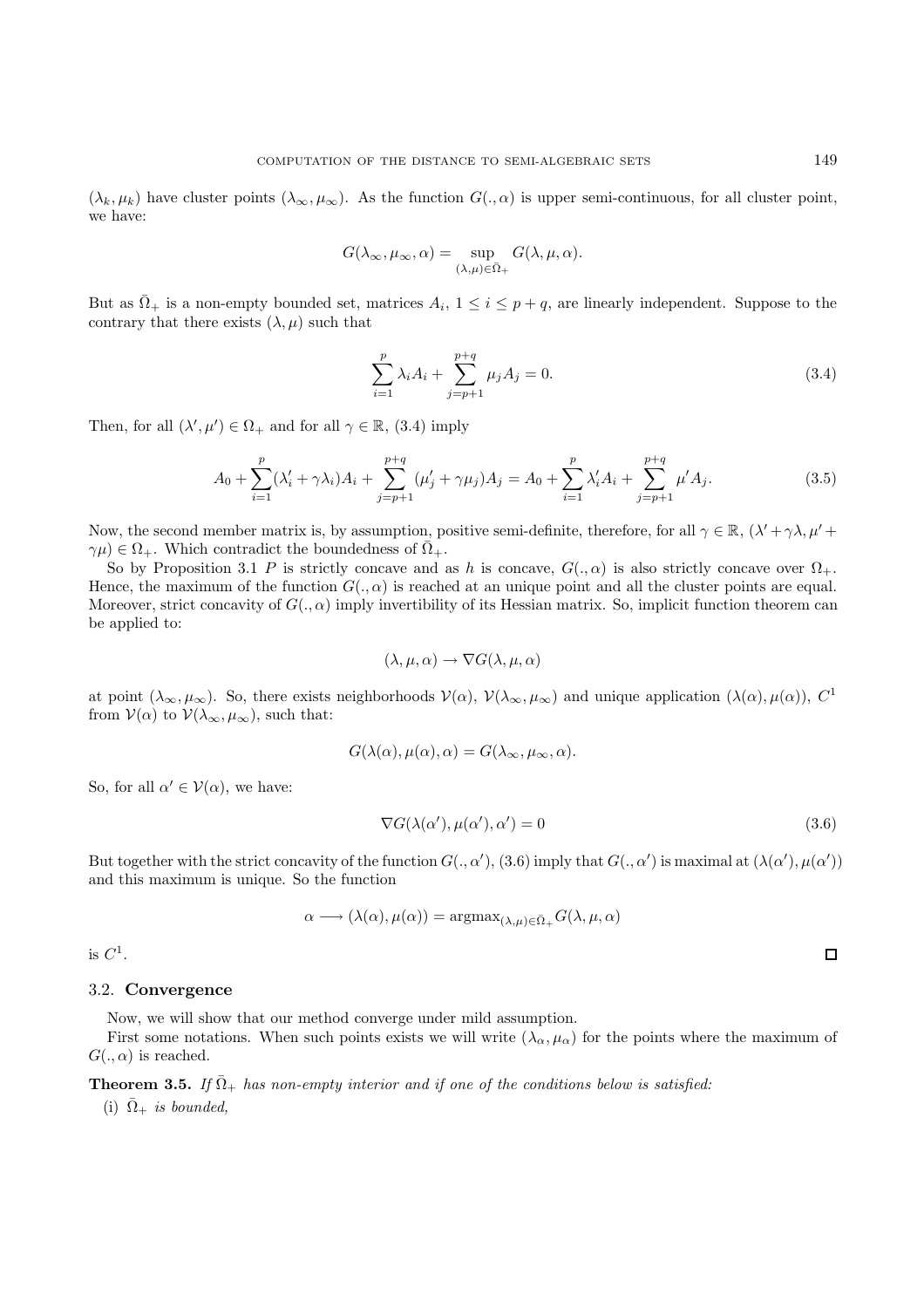- (ii) there exists  $a > 0$  such that, for all  $\alpha < a$ ,  $\lim_{\lVert (\lambda,\mu) \rVert \to \infty} G(\lambda,\mu,\alpha) = -\infty$ ; then, when penalty coefficient  $\alpha$  leads to 0:
- sequence  $(\lambda_{\alpha}, \mu_{\alpha})$  admits, at least, one cluster point and all cluster point of  $(\lambda_{\alpha}, \mu_{\alpha})$  is global minimum of  $(D)$ :
- $\alpha P(\lambda, \mu) \rightarrow 0$ .

*Proof.* If  $\overline{\Omega}_+$  is bounded, by Weierstrass theorem, P admits upper bound  $M \in \mathbb{R}$  and the function h attains its maximum at point  $(\lambda_0, \mu_0)$ . If  $\Omega_+$  is not bounded, by assumption, there exists a real  $a > 0$  such that, for all  $\alpha < a$ 

$$
\lim_{\|(\lambda,\mu)\|\to\infty} G(\lambda,\mu,\alpha) = -\infty.
$$

So considering a suitable compact convex set included in  $\overline{\Omega}_{+}$ , we can restrict our proof to the case  $\overline{\Omega}_{+}$  bounded.

If  $\overline{\Omega}_+$  is bounded, by Weierstrass theorem, P admits upper bound  $M \in \mathbb{R}$  and the function h attains its maximum at point  $(\lambda_0, \mu_0)$ .

Let  $\alpha_k$  be infinite decreasing sequence of positive values. Let the function  $P_M$ , from  $\overline{\Omega}_+$  to  $\mathbb{R}$ , be  $P_M(\lambda,\mu)$  $M - P(\lambda, \mu)$ . Obviously, for all  $(\lambda, \mu) \in \overline{\Omega}_+$ , we have  $P_M(\lambda, \mu) \leq 0$ . Let  $G_M(\lambda, \mu, \alpha) = h(\lambda, \mu) + \alpha P_M(\lambda, \mu)$ . As  $G_M$  is translated from G, the function  $G_M(\lambda, \mu, \alpha)$  reaches its maximum at the same points  $(\lambda_\alpha, \mu_\alpha)$ , as  $G(\lambda, \mu, \alpha)$ . So we have, for all  $\alpha > 0$ :

$$
h(\lambda_0, \mu_0) \ge h(\lambda_\alpha, \mu_\alpha) \ge h(\lambda_\alpha, \mu_\alpha) + \alpha P_M(\lambda_\alpha, \mu_\alpha). \tag{3.7}
$$

By continuity of h and as all points of  $\overline{\Omega}_+$  are  $\overline{\Omega}_+$ -interior point sequence's limit ( $\overline{\Omega}_+$  is convex), we have that there exists  $(\tilde{\lambda}, \tilde{\mu}) \in \overline{\Omega}_+$  such that:

$$
h(\tilde{\lambda}, \tilde{\mu}) \ge h(\lambda_0, \mu_0) - \varepsilon,
$$

for all  $\varepsilon > 0$ . This imply, for all  $0 \le \alpha < a$ 

$$
h(\lambda_{\alpha}, \mu_{\alpha}) + \alpha P_M(\lambda_{\alpha}, \mu_{\alpha}) \ge h(\tilde{\lambda}, \tilde{\mu}) + \alpha P_M(\tilde{\lambda}, \tilde{\mu}) \ge h(\lambda_0, \mu_0) - \varepsilon + \alpha P_M(\tilde{\lambda}, \tilde{\mu}).
$$
\n(3.8)

But as for all  $\alpha < a$ , the function  $G_M(., \alpha)$  is upper bounded and for all  $(\lambda, \mu) \in \overline{\Omega}_+$ ,  $G_M(\lambda_\alpha, \mu_\alpha, \alpha) \geq$  $G_M(\lambda, \mu, \alpha)$ , the sequence  $G_M(\lambda_{\alpha_k}, \mu_{\alpha_k}, \alpha_k)$  is bounded and admits cluster points written  $\bar{G}_M$ . By (3.8) we have, for all  $\varepsilon > 0$ :

$$
\bar{G}_M \ge h(\lambda_0, \mu_0) + \varepsilon
$$

combine with (3.7) and we obtain:

$$
h(\lambda_0, \mu_0) \ge \bar{G}_M \ge h(\lambda_0, \mu_0) + \varepsilon. \tag{3.9}
$$

This is true for all  $\varepsilon > 0$ . So (3.9) gives  $\bar{G}_M = h(\lambda_0, \mu_0)$ . So

$$
\lim_{k \to +\infty} G_M(\lambda_{\alpha_k}, \mu_{\alpha_k}, \alpha_k) = h(\lambda_0, \mu_0). \tag{3.10}
$$

But as  $\lim_{k\to+\infty} h(\lambda_{\alpha_k}, \mu_{\alpha_k}) = h(\lambda_0, \mu_0)$ , equation (3.10) imply

$$
\lim_{k \to +\infty} P_M(\lambda_{\alpha_k}, \mu_{\alpha_k}) = 0.
$$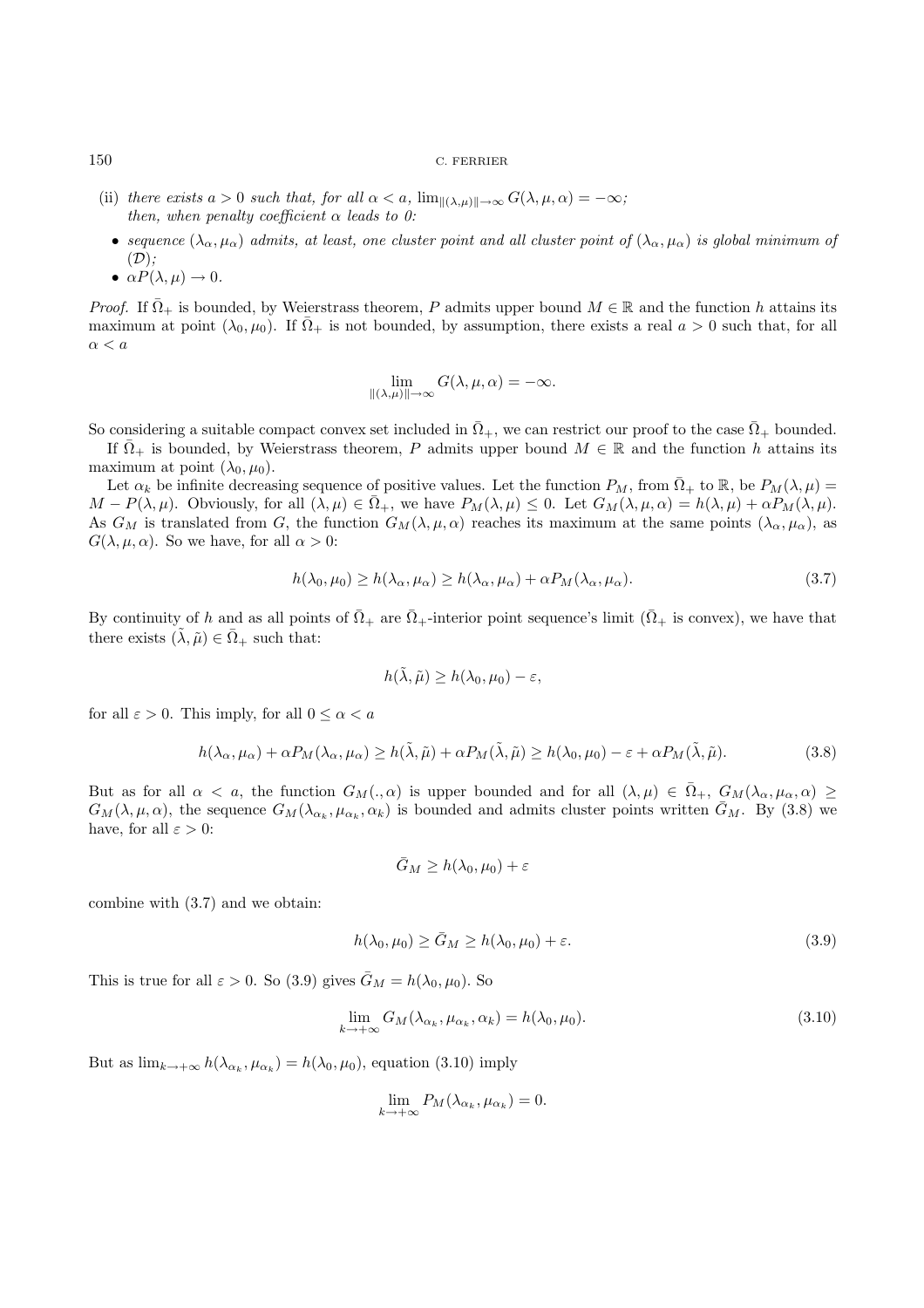Hence

$$
\lim_{k \to +\infty} G(\lambda_{\alpha_k}, \mu_{\alpha_k}, \alpha_k) = h(\lambda_0, \mu_0),
$$
  

$$
\lim_{k \to +\infty} P(\lambda_{\alpha_k}, \mu_{\alpha_k}) = 0.
$$

As  $(\lambda_{\alpha_k}, \mu_{\alpha_k})$  is in  $\overline{\Omega}_+$  which is compact, the sequence haves cluster points  $(\overline{\lambda}, \overline{\mu}) \in \overline{\Omega}_+$ . By continuity of h, we have that  $h(\bar{\lambda}, \bar{\mu}) = h(\lambda_0, \mu_0)$ . So, all cluster point  $(\lambda_{\alpha_k}, \mu_{\alpha_k})$  is a global optimum of h.  $\Box$ 

# 4. Numerical experiments

In order to compute the dual bound we solve the sequence of problems  $(\mathcal{D}_{\alpha})$  below when  $\alpha$  decrease to 0:

$$
(\mathcal{D}_\alpha)\sup_{(\lambda,\mu)\in\mathbb{R}^p\times\mathbb{R}^q}\{h(\lambda,\mu)+\alpha P(\lambda,\mu)\}\cdot
$$

For the first value of the penalty we choose the origin as starting point, because it is the only feasible point that we know. In the sequel, the starting point is the previous maximizer.

For each  $\alpha$ , we compute the maximum using Newton's method. We adapt the penalty step size in function of how many newton steps have been needed to reach the previous maximizer. The linear algebraic routines used in our C-code are from the language C library Meschach (shareware on internet [17]).

We test our algorithm using "artificial" polynomial systems, specially designed to be hard to solve from the research program POSSO (POlynomial System SOlving) and from real problem as combustion chemistry and robotic (Stewart platform).

# 4.1. **Quadratic case**

4.1.1. Big System: 100 unknowns, 100 equations.

We consider the following system from [20]:

$$
x_i^2 + \sum_{k=1}^n x_k - 2x_i - 10 = 0, 1 \le i \le n.
$$

We took  $n = 100$ . In general, for the point u we have tested, we have distance and solution point where it is reached.

```
cycles CPU=113873, eps= 2.220450e-13,
mu: 10.000000 \rightarrow 0.100000distance = 1.019348
 from point u: dim:100 (0 ... 0 )
 to point x0: dim: 100
 0.101934789 ... 0.101934789
 system value at x0: < 5.4e-15
cycles CPU=230526, eps= 2.220450e-13,
mu: 10.000000 \rightarrow 0.100000distance = 23.980652
 from point u: dim: 100 (2.5 ... 2.5)
 to point x0: dim: 100
```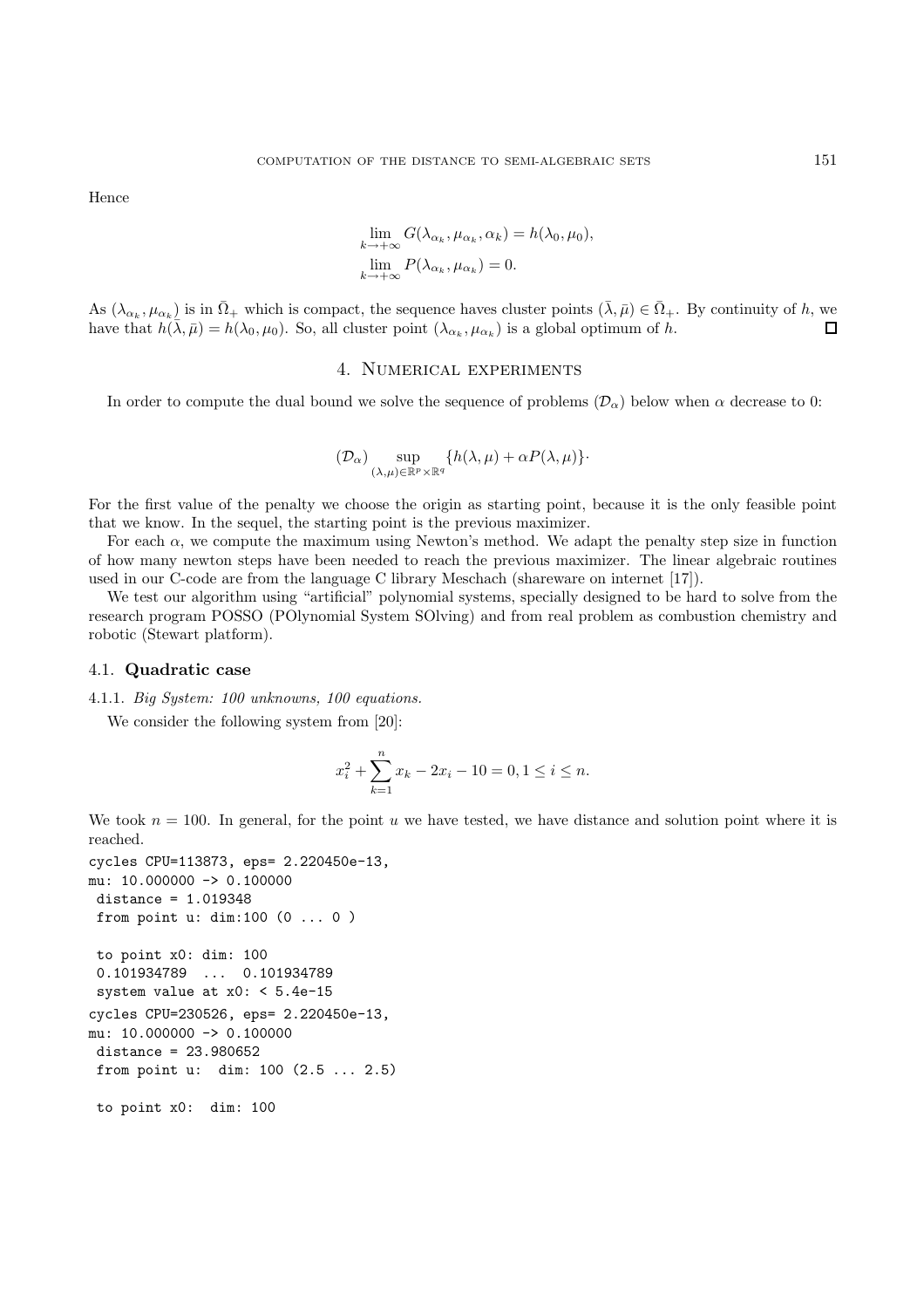0.101934789 ... 0.101934789

system value at x0: < 1.6e-14

# 4.1.2. *robotic*:  $9 \times 9$ .

Considered system is:

|  | $f_1(x) = x_1^2 + x_2^2 + x_3^2 - 12x_1 - 68 = 0,$                     |
|--|------------------------------------------------------------------------|
|  | $f_2(x) = x_4^2 + x_5^2 + x_6^2 - 12x_5 - 68 = 0,$                     |
|  | $f_3(x) = x_7^2 + x_8^2 + x_9^2 - 24x_8 - 12x_9 + 100 = 0,$            |
|  | $f_4(x) = x_1x_4 + x_2x_5 + x_3x_6 - 6x_1 - 6x_5 - 52 = 0,$            |
|  | $f_5(x) = x_1x_7 + x_2x_8 + x_3x_9 - 6x_1 - 12x_8 - 6x_9 + 64 = 0,$    |
|  | $f_6(x) = x_4x_7 + x_5x_8 + x_6x_9 - 6x_5 - 12x_8 - 6x_9 + 32 = 0,$    |
|  | $f_7(x) = 2 x_2 + 2 x_3 - x_4 - x_5 - 2 x_6 - x_7 - x_9 + 18 = 0,$     |
|  | $f_8(x) = x_1 + x_2 + 2x_3 + 2x_4 + 2x_6 - 2x_7 + x_8 - x_9 - 38 = 0,$ |
|  | $f_9(x) = x_1 + x_3 - 2x_4 + x_5 - x_6 + 2x_7 - 2x_8 + 8 = 0.$         |

See [2] for details.

For this problem we only have, in general, lower approximation of distance.

```
cycles CPU=27 ns=9, eps= 2.220450e-13,
mu: 10.000000 \rightarrow 0.010000distance = 13.366627
from point u: dim: 9 (1 1 1 1 1 1 1 1 1)
to point x0 : dim: 9
 3.49273324 -3.63941286 9.19066306 4.308928 1.88292196
 8.275434 3.1542493 4.11066123 3.20553313
system value at x0 : dim: 8
2.27373675e-13 1.42108547e-14 3.12638804e-13 1.56319402e-13
2.7000624e-13 1.13686838e-13 4.26325641e-14 1.42108547e-14
```
Here we have distance and point in S where it is reached.

```
cycles CPU=25, eps= 2.220450e-13,
mu: 10.000000 \rightarrow 0.010000distance = 15.342724
 from point u: dim: 9 (0 0 0 0 0 0 0 0 0)
 to point x0 : dim: 9
  3.68391804 -4.15602597 8.92236933 4.14668808 1.35553913
 8.05542796 1.42738915 3.53910593 4.46967467
 system value at x0: dim: 8
 -1.75453803 -0.34404164 -4.0339362 -0.720836513 3.03902923
  1.30092245 0.0225397674 -0.00848423342
```
We see that point  $x<sub>o</sub>$  is not system solution. From this computation, we know that there is no solution in hypercube centered in (0 0 0 0 0 0 0) and with radius 15.342724. This information can be used by bisection-exclusion algorithms to localize the roots of polynomial systems, see [4].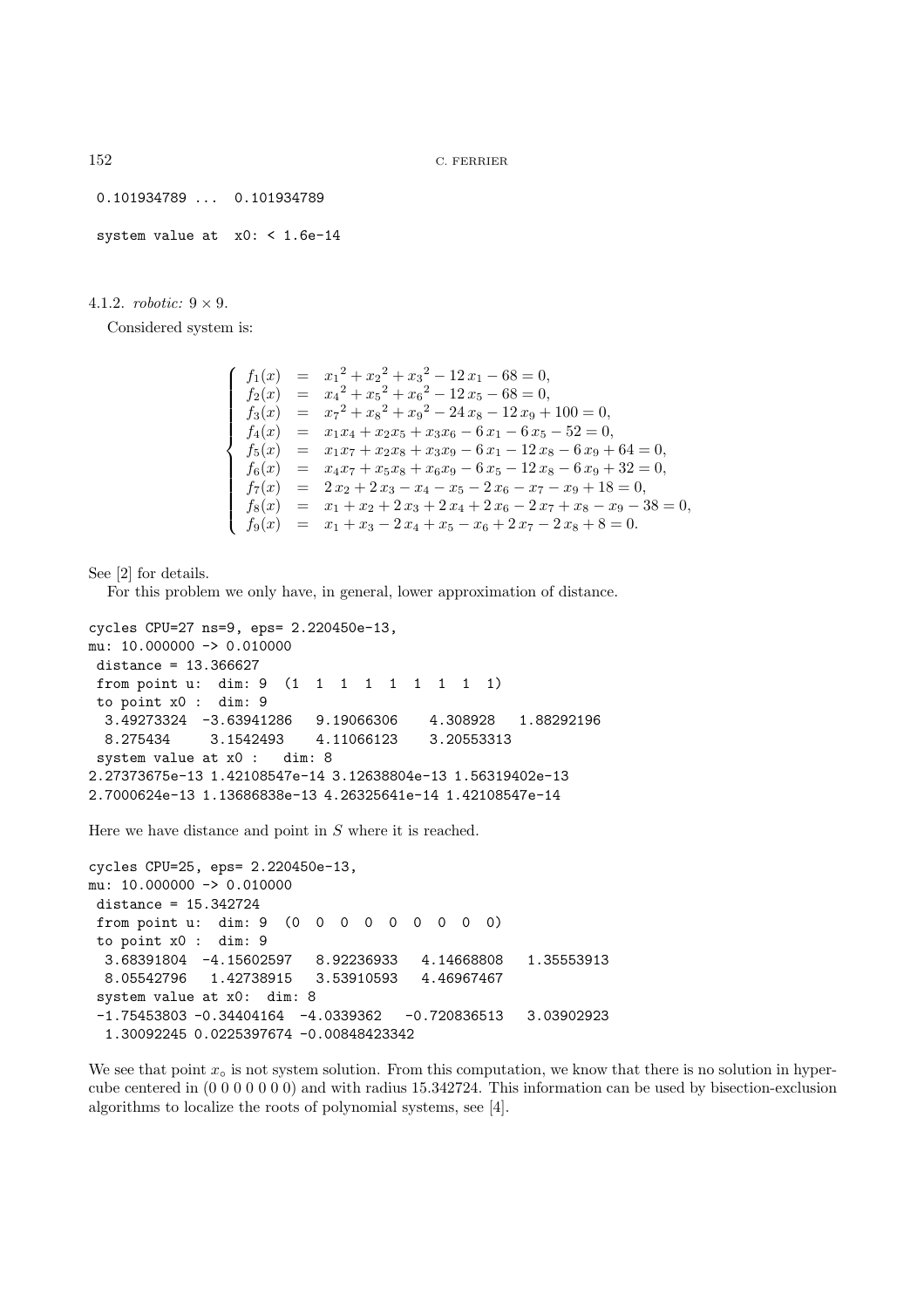# 4.2. **Polynomial systems**

#### 4.2.1. Chemical combustion

This example is from [19]

$$
\left\{\begin{array}{rcl} p_1(z) &=& z_2 + 2\,z_6 + z_9 + 2\,z_{10} - \frac{1}{100000} = 0, \\ p_2(z) &=& z_3 + z_8 - \frac{3}{100000} = 0, \\ p_3(z) &=& z_1 + z_3 + 2\,z_5 + 2\,z_8 + z_9 + z_{10} - \frac{1}{20000} = 0, \\ p_4(z) &=& z_4 + 2\,z_7 - \frac{1}{100000} = 0, \\ p_5(z) &=& 5.140437 \times 10^{-8} z_5 - z_1^2 = 0, \\ p_6(z) &=& 1.006932 \times 10^{-7} z_6 - z_2^2 = 0, \\ p_7(z) &=& 7.816278 \times 10^{-16} z_7 - z_4^2 = 0, \\ p_8(z) &=& 1.496236 \times 10^{-7} z_8 - z_1 z_3 = 0, \\ p_9(z) &=& 6.194411 \times 10^{-8} z_9 - z_1 z_2 = 0, \\ p_{10}(z) &=& 2.089296 \times 10^{-15} z_{10} - z_1 z_2^2 = 0. \end{array}\right.
$$

Quadratic equivalent system is:

$$
\begin{cases}\nf_1(x) = x_2 + 2x_6 + x_9 + 2x_{10} - \frac{1}{100000} = 0, \\
f_2(x) = x_3 + x_8 - \frac{3}{100000} = 0, \\
f_3(x) = x_1 + x_3 + 2x_5 + 2x_8 + x_9 + x_{10} - \frac{1}{20000} = 0, \\
f_4(x) = x_4 + 2x_7 - \frac{1}{100000} = 0, \\
f_5(x) = 5.140437 \times 10^{-8}x_5 - x_1^2 = 0, \\
f_6(x) = 1.006932 \times 10^{-7}x_6 - x_2^2 = 0, \\
f_7(x) = 7.816278 \times 10^{-16}x_7 - x_4^2 = 0, \\
f_8(x) = 1.496236 \times 10^{-7}x_8 - x_1x_3 = 0, \\
f_9(x) = 6.194411 \times 10^{-8}x_9 - x_1x_2 = 0, \\
f_{10}(x) = 2.089296 \times 10^{-15}x_{10} - x_1x_{11} = 0, \\
f_{11}(x) = x_{11} - x_2^2 = 0.\n\end{cases}
$$

```
In general we have distance and solution point where it is reached.
cycles CPU=78 ns=11, eps= 2.220450e-13,
alpha : 10.000000 \rightarrow 0.010000,
distance = 0.000022
from point u: dim: 11
 0000000000
to point x0: dim: 11
1.7225278e-20 5.7417594e-20 1.4848484e-05 1.4210854e-19
6.0606060e-07 2.0202020e-06 5e-06 1.5151515e-05
1.3131313e-06 2.3232323e-06 3.6151826e-29
system value at x0: dim: 11
5.5904174e-20 -3.3881317e-21 1.3552527e-20 1.4230153e-19
-2.9671021e-40 -3.2967801e-39 -2.0194839e-38 -2.5576928e-25
-9.8903405e-40 -6.2272522e-49 3.6151823e-29
cycles CPU=110 ns=11, eps= 2.220450e-13,
mu: 2.000000 \rightarrow 0.010000,
distance = 21.307277
from point u: dim: 11
  -6 -9 8 -6 -7 -8 -6 -4 -8 -6 -5
```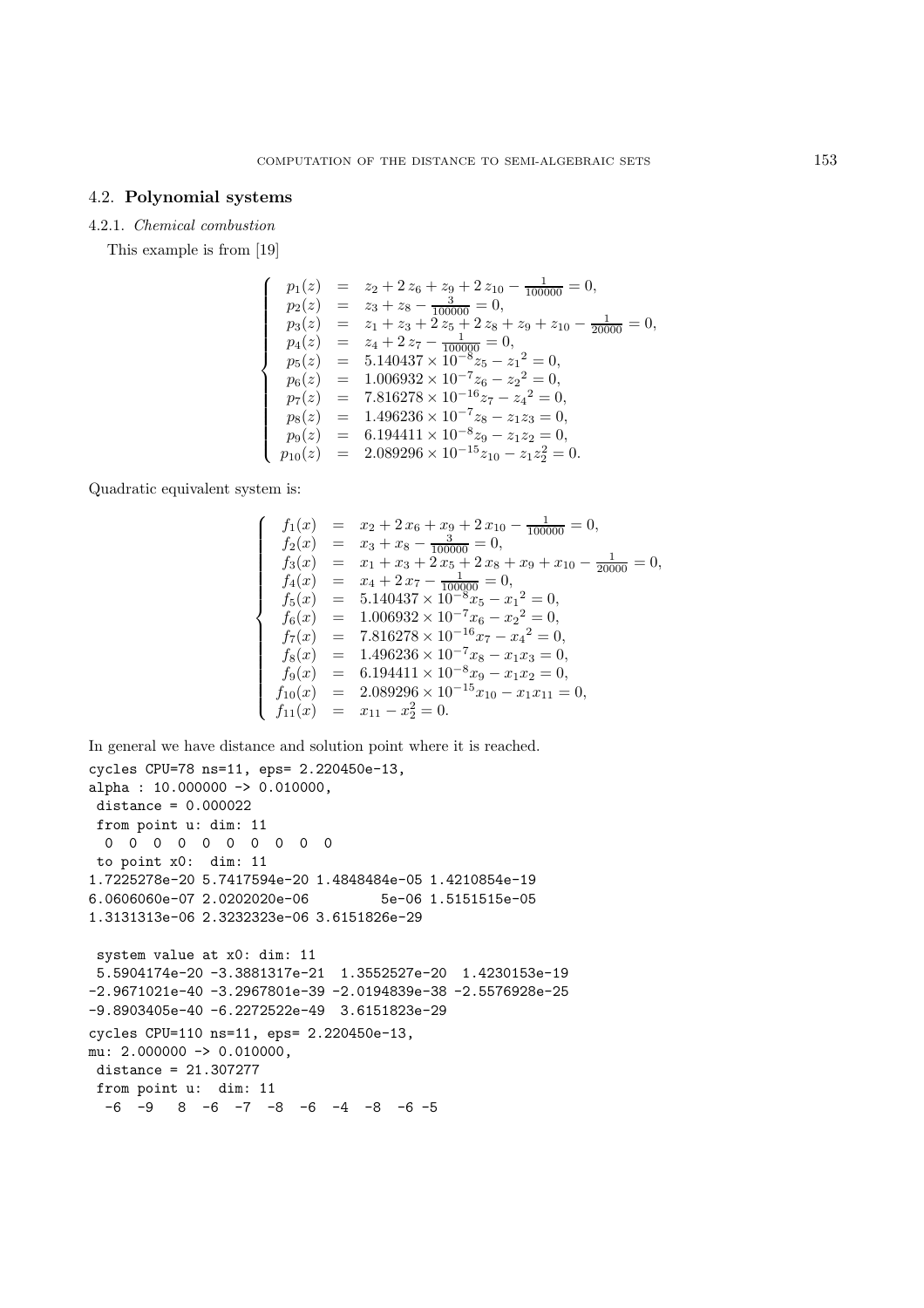```
to point x0: dim: 11
-1.12673899e-15 -1.61070089e-13 4.00001485 -4.5238948e-14
1.00000061 -2.66666465 5e-06 -3.99998485
-1.33333202 3.33333566 -1.62501599e-15system value at x0: dim: 11
-1.59362515e-13 -2.91208911e-15 -5.00151271e-15 -4.56175252e-14
-1.26954076e-30 -2.59435735e-26 -2.04656242e-27 4.5069727e-15
-1.8148395e-28 -1.83096888e-30 -1.62501599e-15
```
# 4.3. **Numerical bifurcation test**

We consider system below, from [12]:

$$
\begin{cases}\n p_1(x) = 5 z_1^9 - 6 z_1^5 z_2 + z_1 z_2^4 + 2 z_1 z_3 = 0 \\
 p_2(x) = -2 z_1^6 z_2 + 2 z_1^2 z_2^3 + 2 z_2 z_3 = 0 \\
 p_3(x) = z_1^2 + z_2^2 - 0.265625 = 0.\n\end{cases}
$$

Quadratic equivalent system is:

$$
\left\{\n\begin{array}{l}\nx_{12}x_{13} - 6x_{9}x_{8} + x_{11}x_{2} + 2x_{1}x_{3} = 0, \\
x_{12}x_{13} + 2x_{2}x_{2} - 0.265625 = 0, \\
x_{21}x_{12} + x_{22} - 0.265625 = 0, \\
x_{22}x_{8} - x_{1}x_{6} = 0, \\
- x_{9}x_{10} + x_{11}x_{12} = 0, \\
- x_{8}x_{11} + x_{7}x_{10} = 0, \\
- x_{8}x_{11} + x_{7}x_{10} = 0, \\
- x_{8}x_{11} + x_{7}x_{10} = 0, \\
- x_{8}x_{11} + x_{7}x_{10} = 0, \\
- x_{8}x_{11} + x_{7}x_{10} = 0, \\
- x_{8}x_{11} + x_{7}x_{10} = 0, \\
- x_{8}x_{11} + x_{7}x_{10} = 0, \\
- x_{8}x_{11} + x_{7}x_{10} = 0, \\
- x_{8}x_{11} + x_{7}x_{10} = 0, \\
- x_{8}x_{11} + x_{7}x_{10} = 0, \\
- x_{8}x_{11} - x_{7}^{2} = 0, \\
- x_{8}x_{12} + x_{5}x_{13} = 0, \\
- x_{8}x_{12} + x_{5}x_{13} = 0, \\
- x_{8}x_{11} - x_{12}x_{2} = 0, \\
- x_{12}x_{11} + x_{22}x_{9} = 0, \\
- x_{12}x_{11} + x_{22}x_{9} = 0, \\
- x_{12}x_{11} + x_{22}x_{9} = 0, \\
- x_{12}x_{11} + x_{22}x_{9} = 0, \\
- x_{12}x_{12} - x_{12} = 0, \\
- x_{12}x_{13} - x_{12} = 0, \\
- x_{12}x_{14} + x_{13} = 0, \\
- x_{12}x_{15} + x_{15} = 0, \\
- x_{12}x_{16} + x_{22}x_{10} = 0, \\
- x_{12}x_{15} + x_{15} =
$$

For the different points u, we have tested, we only manage to have non trivial lower approximation of distance. cycles CPU=5558, eps= 2.220450e-13,

```
mu: 100.000000 \rightarrow 0.000100distance = 0.925606
 from point u : dim: 13
  110 0 000000000
 to point x0: dim: 13
  0.329446583 0.394387662 - 0.0110276803
  0.129282427 0.109119827 0.042683305
  0.0509202463 0.0362028528 0.0167837212
  0.0141194878 0.0201264018 0.0121048743
  0.00402183489
 system value at x0: between 3.5e-3 and 1.5e-6
```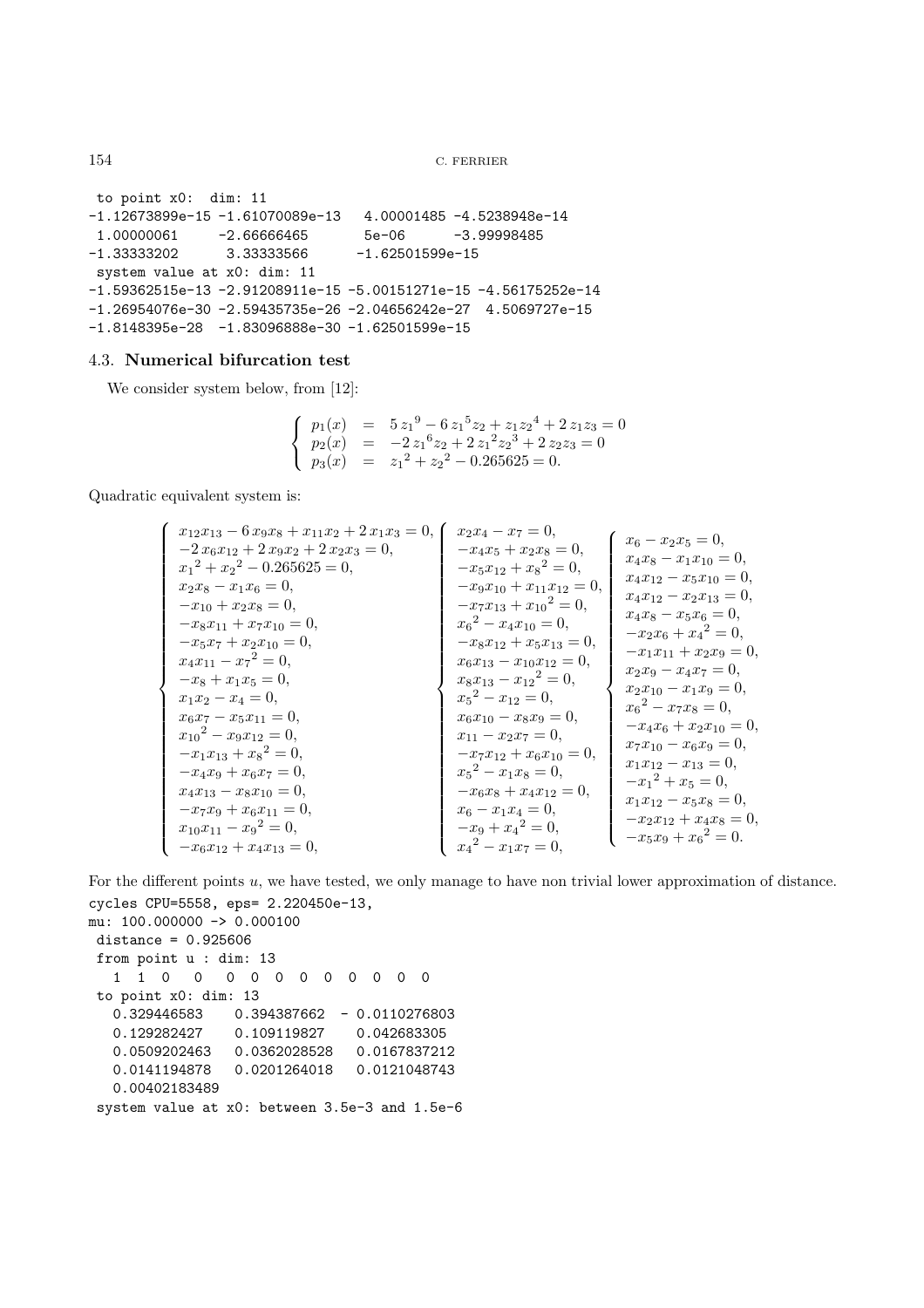```
cycles CPU=4571, eps= 2.220450e-13,
mu: 100.000000 \rightarrow 0.010000,
distance = 13.666166
from point u: dim: 13
   10 -10 1 0 0 0 0 0 0 0 0 0 0
 to point x0: dim: 13
  0.361958856 -0.364033061 -0.00382504396
  -0.131744449 0.131999456 -0.0479597274
  0.0480543883 0.0479694041 0.0182949269
  -0.0174346063 -0.0174637981 0.0185660341
  0.00673531879
 system value at x0: between 8.7e-3 and 7.2e-6
```
#### 5. Conclusion

We can see on numerical examples studied in Section 4, that our method has good convergence properties in practice. Moreover, even for the case where we did not have the an exact solution, the lower bound on the distance is non trivial. Thus, this can be used to localise the solution set by bissection/exclusion technic. This good behaviour obviously comes from the capacity of our method to avoid singularities on the boundary of Ω. Of course, there may exists other methods sharing such a capacity. For example Shor's space dilatation in the direction of two successive subgradients (see [14]) has been tested on simple examples and avoids the singularities. In order to compare it with our method, it would be necessary to test it on real examples of same kind as those of Section 4.

# **REFERENCES**

- [1] F. Alizadeth, Interior point methods in semidefinite programming with application to combinatorial optimisation. SIAM J. Optim. **5** (1995) 13–51.
- [2] A. Bellido, Construction de fonctions d'itération pour le calcul simultané des solutions d'équations et de systèmes d'équations algébriques. Thèse de doctorat de l'Universté Paul Sabatier, Toulouse (1992).
- [3] S. Boyd et al., Linear Matrix Inequalities Problem in Control Theory. SIAM, Philadelphia, Stud. Appl. Math. **15** (1995).
- [4] J.-P. Dedieu and J.-C. Yakoubsohn, Localization of an algebraic hypersurface by the exclusion algorithm. Appl. Algebra Engrg. Comm. Comput. **2** (1992) 239–256.
- [5] Ch. Ferrier, Hilbert's 17th problem and best dual bounds in quadratic minimization. Cybernetics and System Analysis **5** (1998) 76–91.
- [6] A.V. Fiacco and G.P. McCormick, Nonlinear Programming: Sequential Unconstrained Minimization Techniques. John Wiley (1968). Reprinted SIAM, 1990.
- [7] R. Fletcher, Semi-definite matrix constraints in optimization. SIAM J. Control Optim. **23** (1985) 493–513.
- [8] C. Lemarechal and J.-B. Hiriart-Urruty, Convex Analysis and Minimization Algorithms II. Springer Verlag, Comprehensive Studies in Mathematics **306** (1991).
- [9] F. Jarre, Interior-point methods for convex programming. Appl. Math. Optim. **26** (1992) 287–391.
- [10] F. Jarre, An interior-point method for minimizing the maximum eigenvalue of a linear combination of matrices. SIAM J. Control Optim. **31** (1993) 1360–1377.
- [11] N. Karmarkar, A new polynomial-time algorithm for linear programming. Combinatorica **4** (1984) 373–395.
- [12] R.B. Kearfott, Some tests of generalized bisection. ACM Trans. Math. Software **13** (1987) 197–200.
- [13] Yu. Nesterov and A. Nemirovsky, Interior-point polynomial methods in convex programming. SIAM, Philadelphia, Stud. Appl. Math. **13** (1994).
- [14] N.Z. Shor, Dual estimate in multi-extremal problems. J. Global Optim. **2** (1992) 411–418.
- [15] G. Sonnevend, An "analytical centre" for polyhedrons and a new classe of global algorithms for linear (smooth, convex) programming. Springer Verlag, Lecture Notes in Control and Inform. Sci. **84**, System Modeling and Optimisation. 12th IFIP Conference on system optimisation 1984 (1986) 866–878.
- [16] G. Sonnevend and J. Stoer, Global ellipsoidal approximation and homotopy methods for solving convex analitic programs. Appl. Math. Optim. **21** (1990) 139–165.
- [17] D.E. Stewart, Matrix Computation in C. University of Queensland, Australia (1992). ftp site: des@thrain.anu.edu.au. directory: pub/meschach